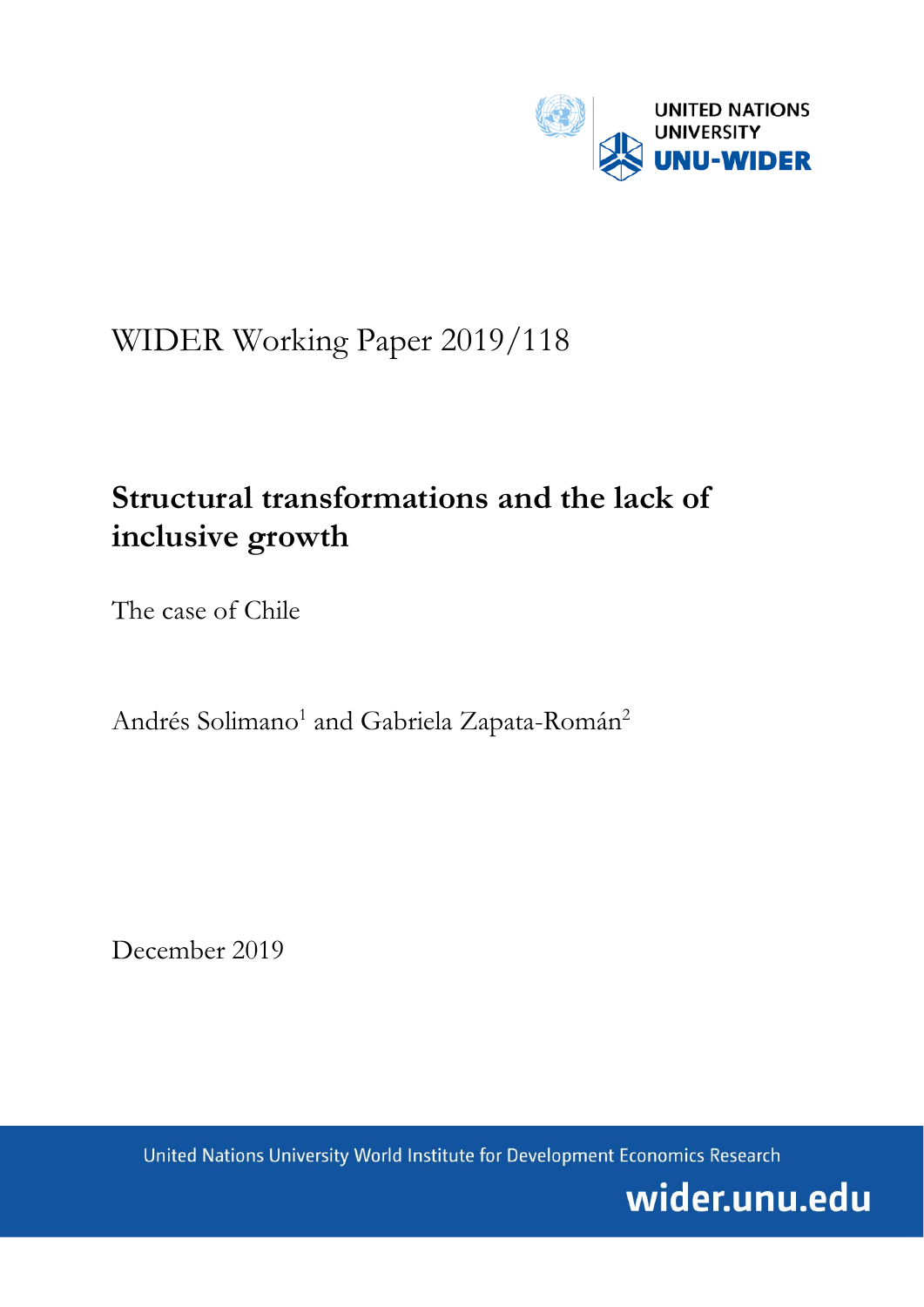**Abstract:** This paper describes the structural transformations that Chile has experienced in the last 50 years and how they have contributed—or not—to inclusive growth and genuine economic modernization from a historical perspective. The empirical analysis of the paper shows a premature deindustrialization process since the 1970s, continuing to the present. We observe in the transition from the import-substitution industrialization strategy to the outward-oriented neoliberal model of high inequality, a decline in the value-added shares of manufacturing and agriculture and a rise in services (mainly financial services, insurance, and real estate) with ups and downs in mining shares. These trends are more emphasized in employment shares, with the decline in relative employment generation in agriculture and manufacturing going directly to the services sector that now accounts for two-thirds of total employment in the economy. The trend of persistent deindustrialization and high inequality is worrisome and could negatively affect Chile's ability to achieve structural transformations towards higher and more sophisticated levels of productive development and technological advancement.

**Keywords:** Chile, deindustrialization, inclusive growth, inequality, structural transformations

**JEL classification:** L16, L52, N1, O14, O25

Copyright © UNU-WIDER 2019

Information and requests: publications@wider.unu.edu

ISSN 1798-7237 ISBN 978-92-9256-754-5

<https://doi.org/10.35188/UNU-WIDER/2019/754-5>

Typescript prepared by Gary Smith.

The Institute is funded through income from an endowment fund with additional contributions to its work programme from Finland, Sweden, and the United Kingdom as well as earmarked contributions for specific projects from a variety of donors.

Katajanokanlaituri 6 B, 00160 Helsinki, Finland

The views expressed in this paper are those of the author(s), and do not necessarily reflect the views of the Institute or the United Nations University, nor the programme/project donors.

<sup>1</sup> International Center for Globalisation and Development, Santiago, Chile; 2 Global Development Institute, University of Manchester, Manchester, UK; corresponding author: gabriela.zapataroman@manchester.ac.uk

This study has been prepared within the UNU-WIDER project Developer's dilemma – [structural transformation, inequality](https://www.wider.unu.edu/node/237411)  [dynamics, and inclusive growth.](https://www.wider.unu.edu/node/237411)

The United Nations University World Institute for Development Economics Research provides economic analysis and policy advice with the aim of promoting sustainable and equitable development. The Institute began operations in 1985 in Helsinki, Finland, as the first research and training centre of the United Nations University. Today it is a unique blend of think tank, research institute, and UN agency—providing a range of services from policy advice to governments as well as freely available original research.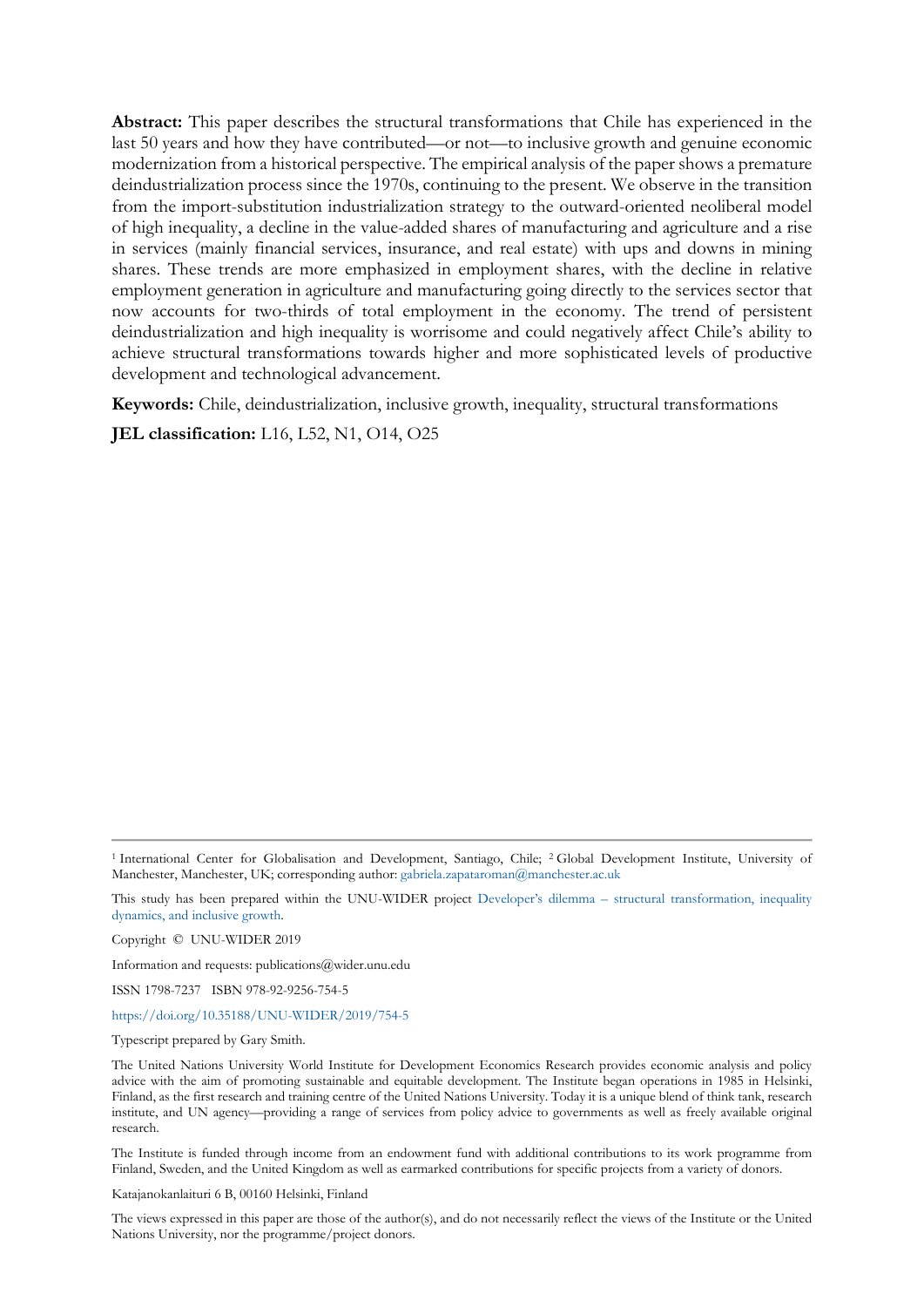#### **1 Introduction**

Chile is often portrayed as a showcase of sound economic management, rapid growth, macroeconomic stability, export-orientation, and liberal rules for foreign direct investment. The neoliberal model implemented in the last four decades suffers several shortcomings, such as a tendency towards deindustrialization, strong dependency on natural resources, high inequality of income and wealth, and environmental fragility led by resource-intensive growth.

The structural transformation undertaken by Chile, which we analyse in this paper, in the last five decades has been related to rapid trade liberalization and absence of industrial policies, along with extensive privatization and deregulation extended to both the productive and social sectors (education, health, pensions, social housing). Although the naked neoliberalism of the Pinochet era (1973–89) has been somewhat tempered since the early 1990s by more public investment in the social sectors, infrastructure, and regional development, the bulk of the economic model put in place in the Pinochet years remains in place today and, lately, has provoked serious social resistance. In October 2019 an unexpected wave of acute social unrest developed that seems mostly associated with widespread dissatisfaction with the regressive features of the Chilean economic model, primarily inherited from the dictatorship period.

Chilean economic growth relies, on the demand side, on the dynamism of exports, private investment, and private consumption; on the supply side it relies on the mining and services sectors. Besides copper exports, Chile has developed an important agro-industry export sector in winery, fruit, fishmeal, and forestry-related products. However, in spite of a rising GDP trajectory, the country has undergone a steady process of deindustrialization, with the share of manufacturing in gross domestic product (GDP) reaching a historic low of 10 per cent in 2018, a level resembling that of the early 1930s at the outset of the Great Depression. In contrast, in 1972 manufacturing was 26 per cent of GDP (Lüders et al. 2016).

Social indicators show a mix of declining poverty along with persistent inequality of income and wealth, with high asset concentration within powerful economic elites. The Gini coefficient for both monetary incomes (adjusting for transfers) and net wealth places Chile as the second most unequal country in Latin America (OECD 2018a) and among the top 10–15 most unequal countries in the world (Solimano 2016). In turn, the income share of the richest 1 per cent of the population captures nearly 33 per cent of national income—a very high figure by international standards (López et al. 2013).

The Chilean growth model has relied on the rapid growth of natural resource-intensive and environmentally degrading industries to the detriment of knowledge-intensive and high-skill sectors. Resource-intensive growth has come at a high cost for the environment, particularly in terms of air and water pollution. Large emissions are generated by the mining sector, with important health impacts for the population (Solimano and Schaper 2014). Being an energy-intensive activity, mining is also particularly pressed by energy scarcity, as the country happens to be highly dependent on fossil fuel imports. Water demand exceeds supply in the northern and central parts of the country, where most of the water-intensive mining and agricultural activities are located, with surrounding communities often lacking sufficient water supply for consumption.<sup>[1](#page-2-0)</sup>

<span id="page-2-0"></span> $<sup>1</sup>$  Taxes have been too low to cover externalities created through local air, land, and water pollution, and fossil fuels</sup> are not priced in line with their carbon content and local externalities. The large number of industries that intensively use or extract natural resources (aquaculture, fisheries, forestry, etc.) and/or are environmentally dirty (pulp and paper,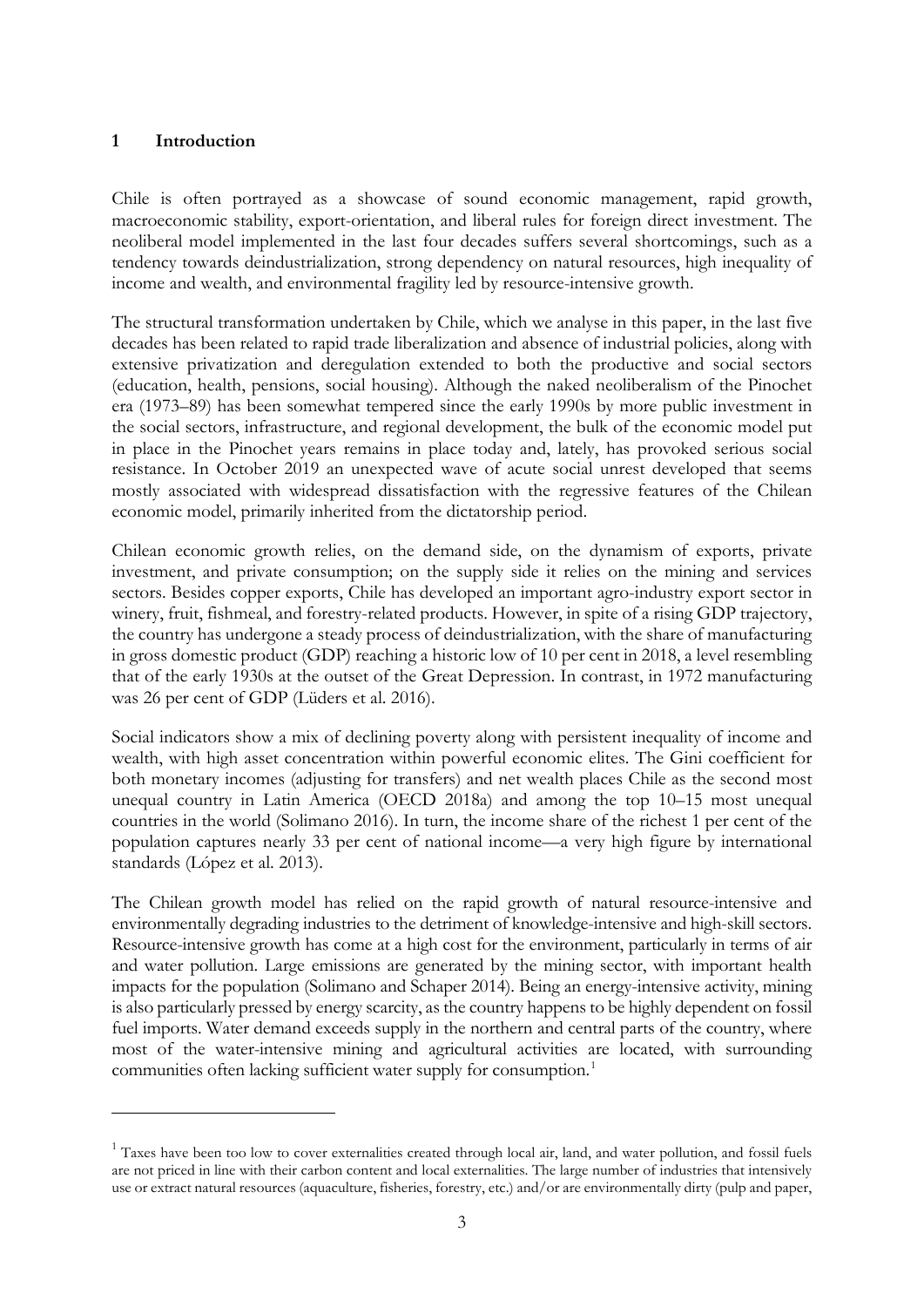In this context, investments in natural resources and environment-intensive sectors have remained very attractive, thanks to large natural resource rents (the difference between actual profits and the opportunity cost of capital). Chile also has a service sector that has developed around banking, private pension funds management linked to privatized social security, commerce, and shopping malls in a consumer-oriented society. Also, the real estate sector has been boosted by the existence of a deep market of mortgage loans of long maturity and a generally moderate real interest rate that has encouraged active demand for housing and commercial real estate.

The Chilean growth model includes plenty of contrasts. On the one hand, Chile spends little on research and development (R&D) compared to most (advanced) OECD countries, characterized by an increasing share of high-skill and technology-intensive activities in GDP. Also, its productive structure is intensively focused in natural resources with low value-added. However, a high degree of financial deepening (oriented to finance the real estate sector and durable consumption) positioned the country closer to developed country patterns, but without much productive development. The Chilean economy is still sensitive to terms of trade shocks due to its resource dependency, although sovereign/stabilization funds put in place in recent decades have ameliorated adverse terms of trade and other foreign shock effects. The recessions of the late 1990s and late 2000s were far milder than the big contractions of the mid-1970s and early 1980s (Solimano 2020).

This paper describes the structural transformations that Chile has experienced in the last 50 years and how they have contributed—or not—to inclusive growth and genuine economic modernization. For this, we will analyse the indicators of sectoral production, employment, and productivity, together with data on poverty and inequality based on the UNU-WIDER World Income Inequality Database (WIID) (WIDER forthcoming). The second part of the paper examines the political economy and public policies that have influenced those structural transformations and the future trajectory of structural transformation, employment, and inclusive growth.

### **2 Economic history prior to** c**.1970**

Historically, Chile has been reliant for its development process on nitrate, copper, coal, and gold, along with agricultural products such as wheat. Two long cycles of commodity dependence can be distinguished: the nitrate commodity cycle (mainly exploited by British companies and financed by British banks) from around 1880 to the early 1930s, and a copper cycle (dominated by US companies) that started in the 1930s when copper replaced nitrate as the main export commodity, mainly directed to the American market. In the early 1970s, large foreign copper corporations were nationalized. Nowadays, the share of copper in total exports remains close to 50 per cent, but its contribution to fiscal revenues has diminished.

Early in the twentieth century (1900–20), nitrate exports accounted for 65–80 per cent of total exports and nearly 40 per cent of GDP (Sunkel and Cariola 1982). Moreover, nitrate taxes funded nearly 50 per cent of total public expenditure. In the late 1920s and early 1930s, the boom in Chilean natural nitrates came to an end after Germany developed synthetic nitrate at a lower cost. As a consequence, Chilean production of nitrate declined by nearly 75 per cent between 1928 and 1934 (Lüders et al. 2016), prompting a serious economic and social crisis in the country (output

chemicals, steel, copper, etc.) are mostly exempt from paying royalties and/or environmental taxes (with the exception of a specific tax on mining established in 2005).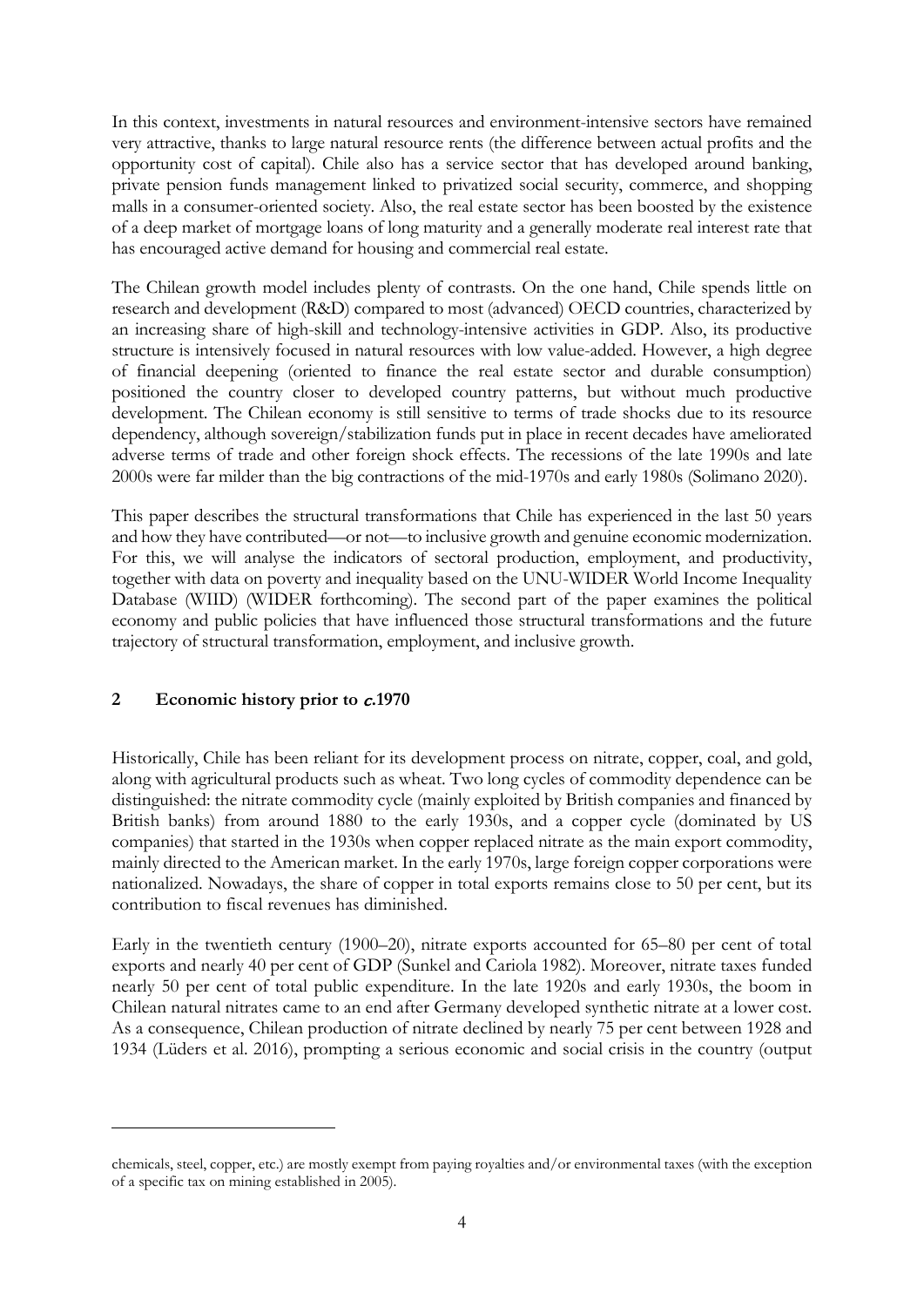decline, high unemployment, and poverty) that was then further exacerbated by the effects of the Great Depression.

The Great Depression that originated in core economies hit the Chilean economy very hard. After a complex recovery starting about 1933–34, the country switched in the early 1940s from a commodity-export-oriented growth pattern to an import-substitution industrialization strategy (ISI) that aimed to reduce external economic dependence. New industries in the energy, iron and steel, sugar, and telecommunications sectors were created by the publicly owned development corporation, CORFO, as part of the industrialization effort (Solimano 2020).

However, in the 1950s and early 1960s, Chile suffered chronically high inflation, currency instability, and labour unrest, with distributive conflict looming large. The policy of import substitution, common in most Latin American countries, increased local productive development but could not isolate the country completely from the effects of external shocks and foreign capital dependency. The size of Chile's domestic market—unlike those of Brazil, Argentina, and Mexico—did not allow for effective development of capital-intensive industries such as the automotive and heavy machinery industries (Ffrench-Davis 2018). In spite of this, by the end of the 1950s the manufacturing industry represented around 21 per cent of the Chilean economy.

In the period 1950–70, the share of exports in GDP declined substantially and fluctuated between 7 and 9 per cent. Copper incomes in that period represented 55–65 per cent of total exports and 15–30 per cent of total fiscal revenues. Copper mine ownership was a contentious issue as Chile tried to recover the copper sector for the state. In the 1960s, copper mines were 'Chileanized', a scheme of mixed property between the Chilean state and American companies. In 1971, under the Allende government, copper mines were fully nationalized with the support of all political parties from both the left and the right wing. After the military coup of September 1973, although copper nationalization was not legally reversed, the copper sector experienced *de facto privatization* through policies that encouraged faster growth in private copper mining than the expansion of publicly owned mines, whose share in total copper production steadily declined in the decades thereafter.<sup>[2](#page-4-0)</sup>

#### **3 The developer's dilemma in Chile: an overview**

The developer's dilemma relates to how countries manage the tension between structural transformation and inclusive growth. The former refers to shifts in employment between and within sectors to higher-productivity activities essential for economic development. The latter involves spreading the benefits of growth broadly. Economic growth led by structural transformation is more likely to be sustained in the medium term in a way that commodity boom-

<span id="page-4-0"></span><sup>&</sup>lt;sup>2</sup> In order to promote overseas investment in Chilean mining, the military junta approved corporate-friendly supplementary legislation known as the 'Organic Law of Mining Concessions (1982)' and the 'Mining Code (1983)'. The history of mining sector legislation since the military regime included Decree Law 600, established in 1974 and still in effect today, that allows unlimited repatriation of profits by foreign investors and the option of an invariant tax structure to investments made under this regulation. Tax invariability and loopholes have made Chile one of the most internationally attractive mining destinations for foreign investors. In response, foreign direct investment in mining started to pick up a few years *after* the return to democracy (rather than during the period of authoritarian rule itself). The post-Pinochet governments have maintained, on the whole, the mining legislation enacted by Pinochet. In 2005, after extended political discussion and lobbying by the private mining companies (national and foreign) a specific mining tax (SMT) was passed into law. The SMT taxed profits rather than the value of sales or physical production, as is the case of traditional royalties (Solimano and Calderon 2017).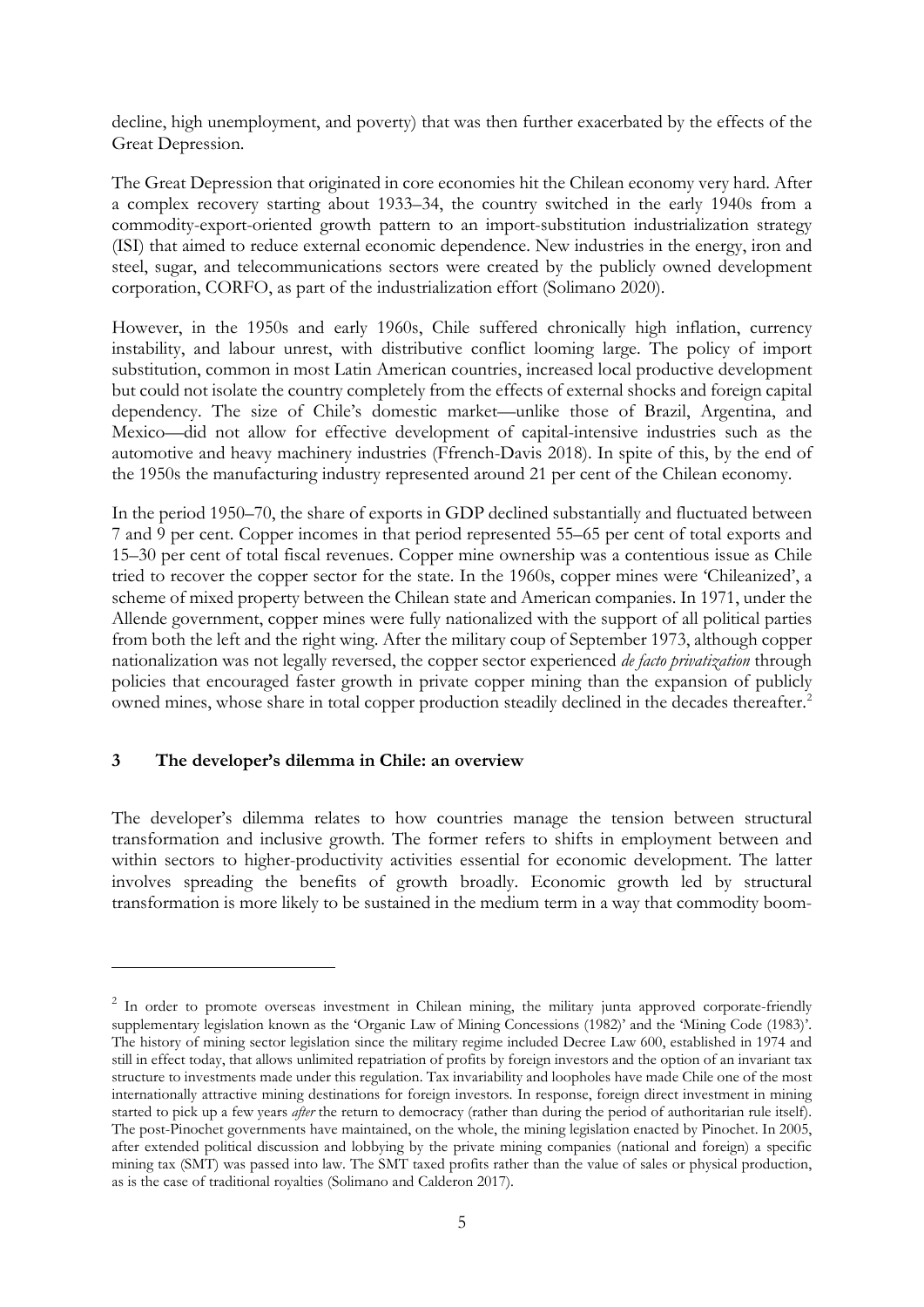led growth is not (Herrendorf et al. 2014). This is not least to avoid a growth slowdown or a contested 'middle-income trap' (Eichengreen and Gupta 2013).

The pattern that Chile has followed since the second half of the twentieth century does not seem to be guided by this type of structural transformation. The growth has been mainly led by the strengthening of the services sector at the expense of the manufacturing sector. Services are labour-intensive, but have low productivity since they do not require significant investments in physical and human capital. On the contrary, the development of the manufacturing sector is linked to a more sustainable type of growth, high productivity, and job creation. As shown in Figure 1, in the early 1960s the manufacturing sector contributed more than 30 per cent of economic growth, much like the contribution of non-financial services. Other industries, such as utilities and construction, generated 19 per cent of the growth, while mining contributed only 4 per cent. What followed was a very rapid decline in the role of the industrial, manufacturing, and non-manufacturing sectors, together with the scaling up of the impact of financial and nonfinancial services and mining. By the mid-1970s, the contribution of manufacturing to value-added growth was negative, while financial, non-financial, and mining services accounted for 90 per cent. After a gradual upturn of the contribution of the manufacturing sector to economic growth, which reached 19 per cent in 1986, it turned to a downward trend, reaching 15 per cent in 2011. In the rest of this paper we will discuss the potential causes and policies undertaken that have not apparently contributed to growth-enhancing structural transformations.



Figure 1: Growth decomposition by sector, Chile, 1960–2011

Note: business services: financial intermediation, renting, business activities; non-business services: (a) wholesale and retail trade, repair of motor vehicles, motorcycles, and personal and household goods, hotels and restaurants, (b) transport, storage, communications, (c) public administration, defence, education, health, social work, and (d) other community, social, and personal service activities, and activities of private households. This note applies to Figures 3, 4, and 6.

Source: authors' creation, based on Timmer et al. (2015), GGDC 10-Sector Database, version 2015.

The second part of the developer's dilemma refers to the degree of inclusive growth. Undoubtedly, in Chile, economic growth has been linked to a sharp decrease in income poverty, particularly since the 1990s. Inequality, on the other hand, has proved to be more structural and persistent. Since structural transformation is strongly connected with changes in the manufacturing sector, we plot gross income Gini against the value-added manufacturing share in constant prices (Figure 2a) and the manufacturing employment share (Figure 2b). We distinguish four periods, which are linked to historical and political developments in the economy and society. The first period, before the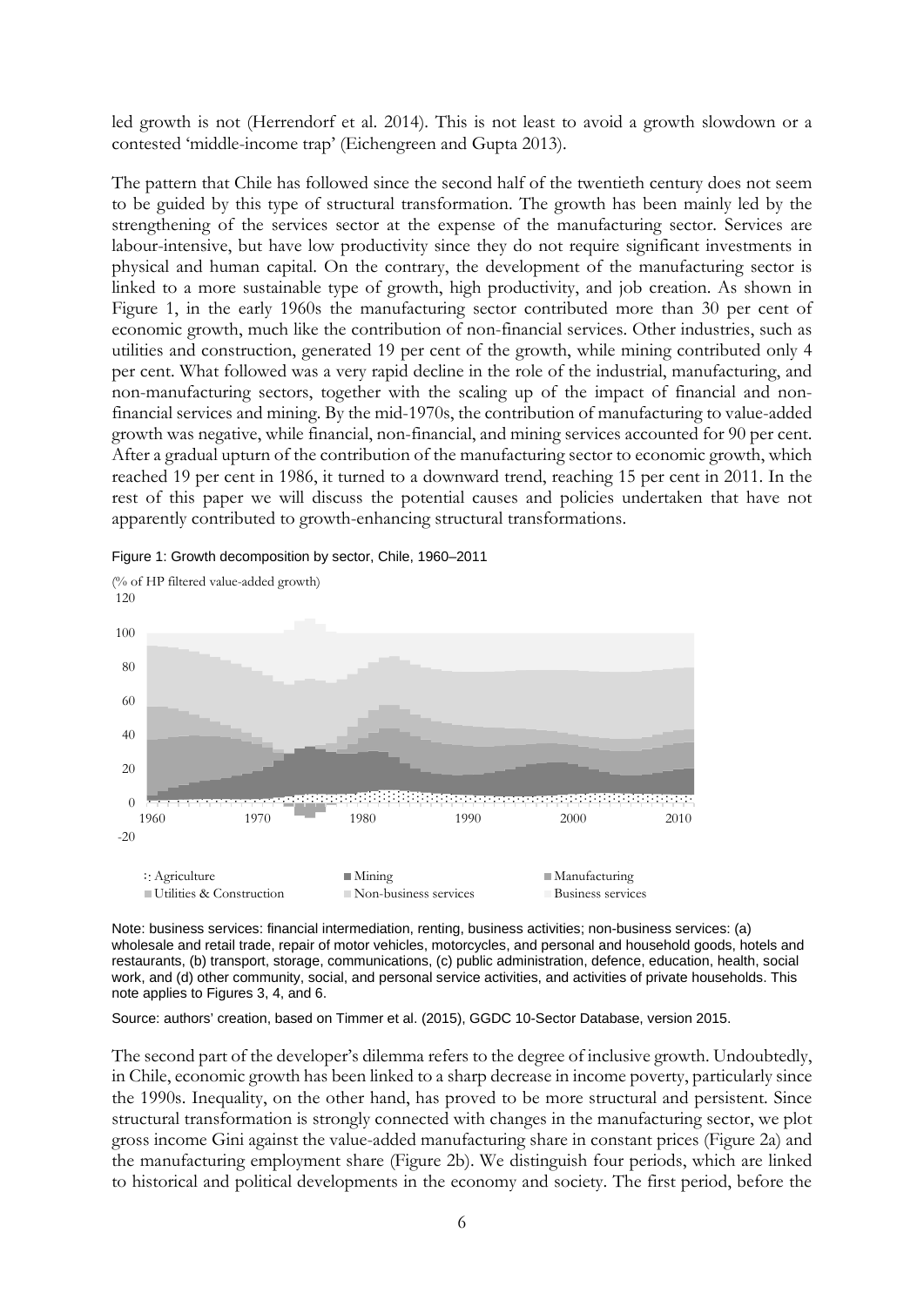dictatorship (up to 1973), had the lowest inequality along with a rising manufacturing share. The second period, during the dictatorship (1974–89) that saw great social and economic changes in Chile, coincides with the debt crisis of the 1980s and the subsequent recession. In this period, inequality increased strongly and the decline of the manufacturing industry began. Although there was a small decline in the levels of inequality during the second half of the 1980s and until the end of the dictatorship, the first decade in the post-Pinochet democracy (1990–99), our third period, is marked by growing inequality and sustained economic growth that extended until the Asian crisis. This external crisis hit Chile due to its dependence on international trade with Asia. Lower growth rates and declining inequality accompanied the beginning of the new century (2000–11), out fourth period. During this period, the downward trajectory of the manufacturing sector has remained steady, measured through both the share of value-added and employment. These subperiods will be used in the rest of the paper to discuss policies and developments that have limited effects on inclusive growth and structural transformation.

Figure 2a: Gross income Gini and manufacturing (a) value-added share and (b) employment share, Chile, 1968– 2011



Notes: (1) The missing Gini coefficients were calculated using linear interpolation. See Figure 10 for the original data. (2) Manufacturing value-added and employment shares are five-year moving averages. For example, the data for 1975 is an average of data for 1971–75. See Figures 3 and 4 for the original data.

Source: authors' creation, based on Timmer et al. (2015), GGDC 10-Sector Database, version 2015; UNU-WIDER (forthcoming).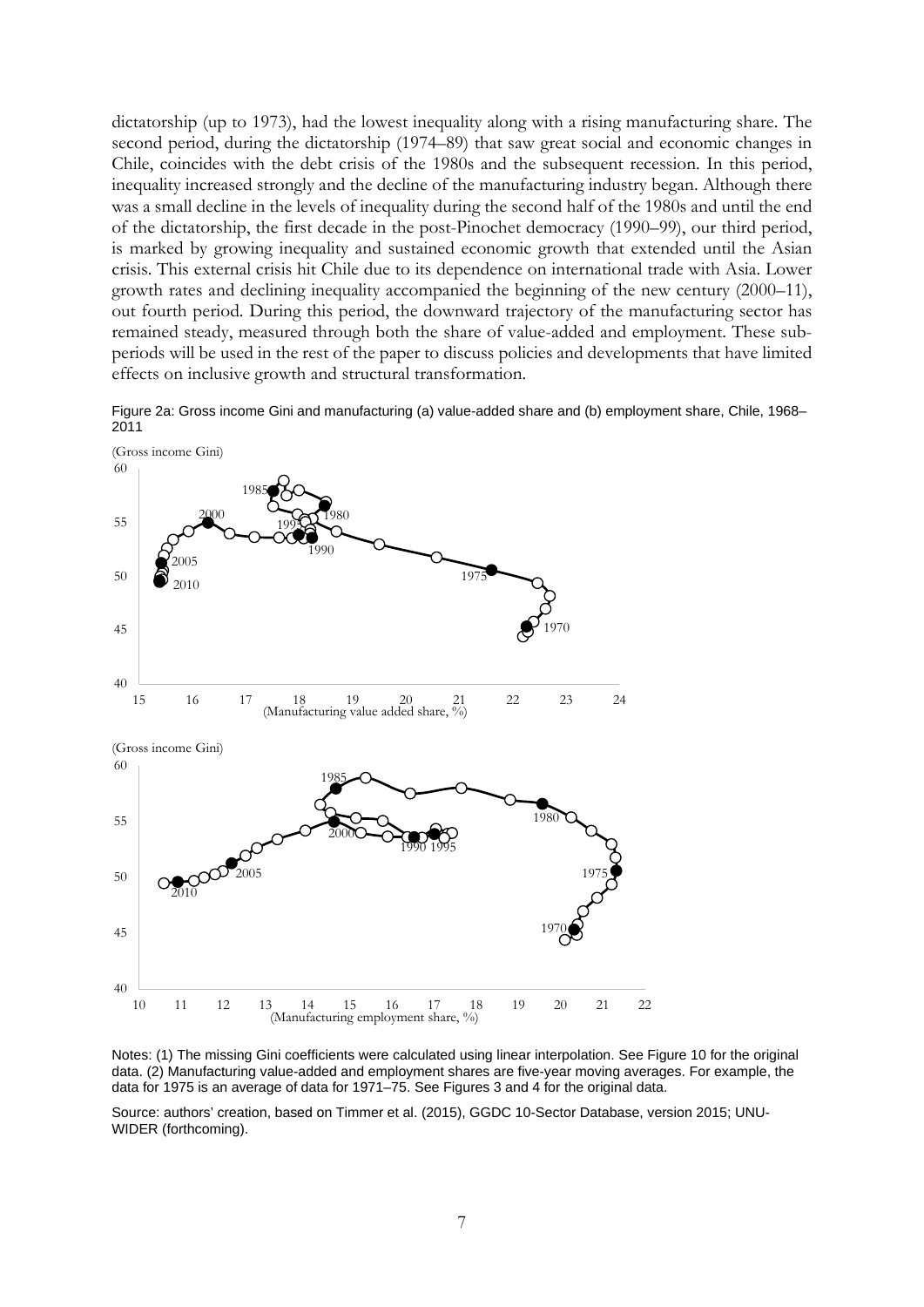#### **4 Trends in structural transformation**

A key component of structural transformation (ST) refers to the evolution of different productive sectors in the economy, measured by changes in sector shares of GDP, labour, and exports. Particularly, we define ST as the reallocation of economic activity between and within sectors towards higher-productivity activities (Herrendorf et al. 2014). The movement of labour to more productive activities is a driver of economic development as it increases overall productivity and efficiency in the economy. However, policy-induced labour reallocations can also reduce growth when labour is transferred from higher- to lower-productivity sectors (McMillan and Rodrik 2011), as has been observed in some periods in Latin America and elsewhere.

Developed and developing countries have had different patterns of ST. While developed countries shifted, historically during the nineteenth and twentieth centuries, away from primary/agricultural goods production towards manufacturing industries and then to services industries, some developing countries have shifted from agriculture to services (retail and trade) without developing a strong manufacturing sector—a process known as premature deindustrialization (Rodrik 2016). The service sector is, in general, more productive than agriculture but is not, across the board, technology-intensive.[3](#page-7-0)

The types of STs that allowed differentiating between developed and developing countries were, according to Solow (1956), related to sectoral development, factors of production, characteristics of the financial system, and healthy dynamic influences. For example, a large proportion of workers who are highly qualified and employed in the formal sector, and a diversified manufacturing industry that is larger than other sectors such as agriculture or mining. Also, strong public finances with low debt dependency that rely on direct taxes and provide social security, as well as diversified foreign trade in terms of products and recipient countries. Finally, low poverty and post-tax inequality, plus a well-developed financial system, high investment, and savings, usually accompanied by slow population growth and high urbanization.

Sumner (2017), in a more contemporary understanding of STs, grouped these characteristics into three main areas. The first refers to sector aspects, or changes in the relative weight of the different productive sectors and their employment shares, towards higher productivity. Second, the factor aspects of ST are about the composition of the productive structure and productivity levels drivers of economic growth. The third aspect relates to the characteristics of global integration in terms of trade and investment patterns. In the rest of this section, we will discuss the transitions Chile has experienced in relation to these three aspects.

#### **4.1 Changes in the Chilean economic structure**

Structural transformations are often described as the movement from agriculture to other, more productive activities. In Chile, as in the rest of Latin America, agriculture has been shrinking since the second half of the twentieth century. In the early 1960s, this sector represented almost 9 per cent of regional GDP, which decreased to 5.5 per cent by the year 2000 and has remained around that figure since. In Chile, this sector represented about half of the value-added regional average until 1975, and has been approaching the Latin American average since that date. As shown in

<span id="page-7-0"></span><sup>&</sup>lt;sup>3</sup> The pattern of premature deindustrialization is not always the case. Korea, Taiwan, Singapore, and Finland created strong technology-intensive sectors during their development processes.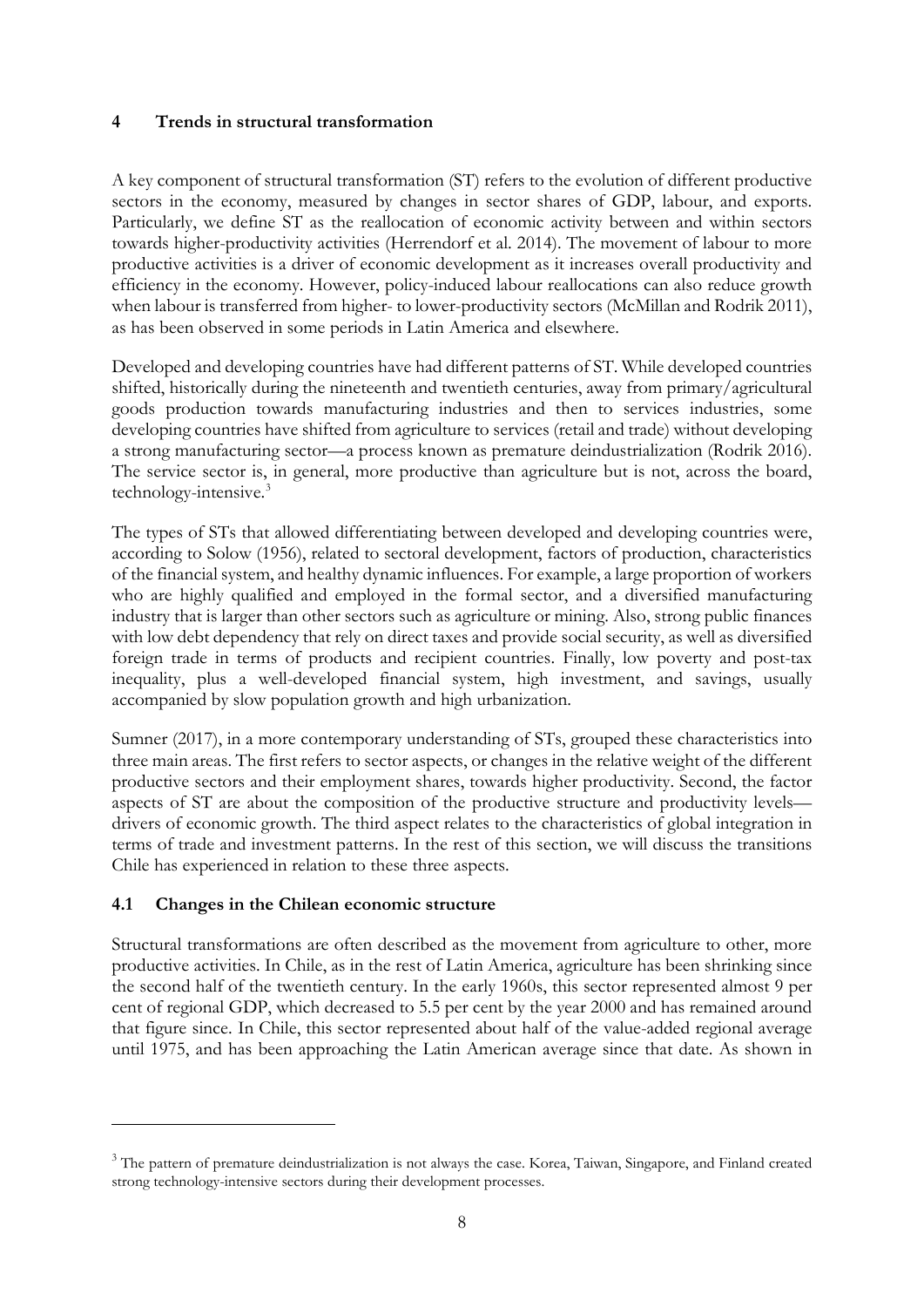Figure 3, agriculture represented about 4 per cent of value-added from 1960 to 2000, and has been closer to 5 per cent of the country's value-added since.



Figure 3: Value-added composition for Chile, 1960–2011

Source: authors' creation, based on Timmer et al. (2015), GGDC 10-Sector Database, version 2015.

The size of the manufacturing sector is strongly associated with the degree of industrialization and therefore with more sustainable development. As mentioned previously, Chile started an early deindustrialization process. The sector was growing and reached a peak of about 24 per cent of the total value-added in 1972. In September 1973, an authoritarian military government took power in the country and pursued several policies that undoubtedly affected the trajectory of ST in Chile. These included exchange rate devaluation, privatization of public enterprises, opening up to international trade, and curtailment of labour unions. Of these neoliberal reforms, trade liberalization is perhaps the one that affected most dramatically the country's productive structure. Prior to 1974, the manufacturing industry enjoyed high tariff protection, which was gradually phased-out along with all import quotas, leaving flat import tariffs of 10 per cent in 1979. Trade liberalization induced a significant change in relative prices in favour of agriculture, mining, and non-tradable goods, affecting the allocation of resources within the economy (Alvarez and Fuentes 2006; Contreras and Ffrench-Davis 2012). By 1975, Chile was affected by a drop of nearly 12 per cent of GDP, with annual inflation exceeding 300 per cent. The military government adopted a shock treatment strategy to curb inflation, and also the terms of trade declined. This entailed contractionary fiscal and monetary policy, along with a significant devaluation of the Chilean peso (Ffrench-Davis 2018; Solimano 2012a). These measures did not have a substantial impact on sticky inflation, but led to a sharp contraction of economic activity and a reduction of real wages. By 1975, industrial production had fallen 28 per cent (Jadresic 1986).

With the opening up to international trade and the Latin American debt crises at the beginning of the 1980s, the manufacturing sector reached the low point of the decade in 1982 at 15.7 per cent of total GDP. Manufacturing started to recover by the second half of the 1980s until the mid-1990s, gaining 3 percentage points by 1994 when the second phase of contraction started. Since the beginning of the twenty-first century, the declining trend of the manufacturing sector's share of GDP has continued; the latest figures from the Central Bank of Chile show an even more pessimistic scenario. The share of the manufacturing sector fell to 10.3 per cent of GDP in 2018.

Mining is a key productive sector for the country. Chile is the world's largest copper producer and owns one-third of the world's copper reserves, which is mainly used for electrical conduction. Chile is also among the world's top lithium producers; lithium is the main component of modern batteries (Solimano and Calderón Guajardo 2015). The share of the mining sector has represented,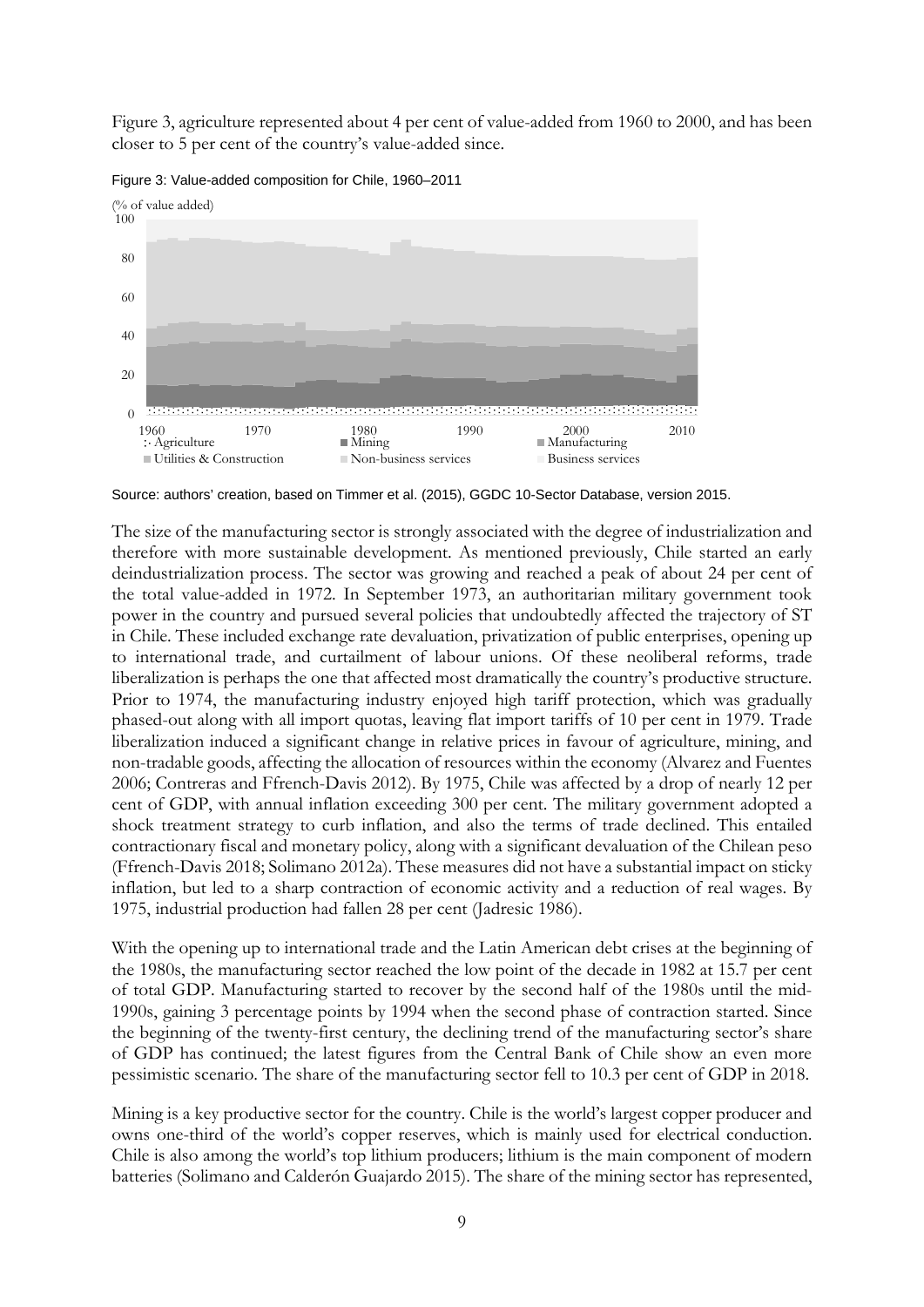on average, 15 per cent of the total economy since the mid-1970s. Fluctuations in the international price of copper have defined the trajectory of the mining sector as this metal represents more than half of the country's total exports,<sup>[4](#page-9-0)</sup> and the fall of the sector during the first half of the 1990s parallels the sharp drop in the international price of copper (SONAMI 2019). The boom in copper prices during the 2000s increased the profitability of the industry, attracting foreign investment that helped to grow the sector (OECD and UN 2018).

The largest sector of the Chilean economy is services. To visualize the trends in this sector, we split the industry into two parts; the first comprises finance, insurance, real estate, and business services, and the second comprises non-business services. The latter includes the subcategories of trade, restaurants, and hotels; transport, storage, and communication; and community, social, and personal services. The service sector, as a whole, has had rather stable participation in the total economy at 52–56 per cent of the total value-added from 1960 onwards. However, its composition has changed over time: the community, social, and personal services sector has reduced its share in total output, while the financial services sector has steadily increased its relevance, reaching 20 per cent of GDP by 2010. In other words, we observe a trend towards financialization of the economy (increased share of finance, insurance, real estate, and business) and that coincides with the deindustrialization process (fall in the share of manufacturing).

Other non-manufacturing industries are utilities and construction. Utilities represent less than 3 per cent of the total value-added in the 1950s, declining to just above 1 per cent in 2011. Construction, as can be expected, is pro-cyclical. It saw declines in periods of economic contraction (recessions and slowdowns), and growth when the general economy expanded (booms and upswings). Its worst period was the second half of the 1970s, and it has remained at 6.5–7 per cent of GDP since the 1990s.

To summarize, the productive structure in Chile has experienced significant changes in the last 50 years. We can identify some trends in structural changes in sector shares. The first is the growth of the services and financial sector, as well as the mining sector. Services tend to be labourintensive but not technology-intensive; and mining is technology-intensive but requires few workers, most of whom are highly qualified. The second trend is deindustrialization, shown by the shrinkage of the relative position of the manufacturing sector in aggregate output. Industries such as textile, metal-mechanic, and shoe production contracted sharply with trade liberalization in the mid-1970s and, later, with enhanced price competition from China and other East Asian markets. The ownership structure of productive assets strongly tilted towards the private sector due to the wave of privatization following the free-market revolution of the mid-1970s. The trend of deindustrialization is worrisome and could negatively Chile's ability to achieve STs towards higher and more sophisticated levels of productive development and technological advance.

### **4.2 Changes in employment structure**

Following the changes in the productive structure, Chile's employment structure has undergone drastic changes since 1960. As is shown in Figure 4, in most sectors we can distinguish inflexion points in the employment trajectories that coincide with both political and economic crises.

<span id="page-9-0"></span><sup>4</sup> From 1960 to 1974 copper accounted, on average, for 80 per cent of total exports. That figure dropped to about 60 per cent in the period 1975–89, and fell to about 50 per cent from the 1990s, on average.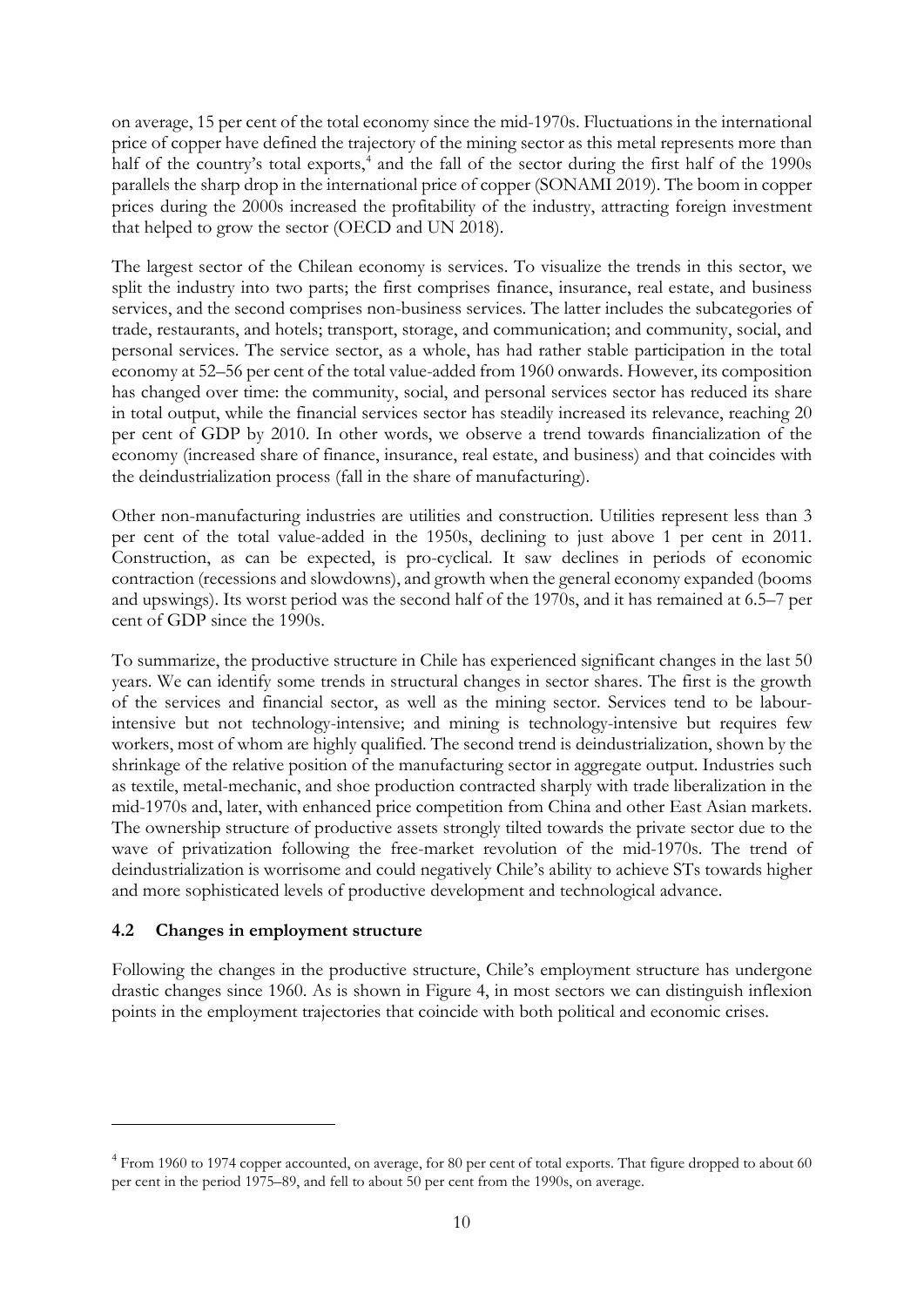Figure 4: Employment composition, Chile, 1960–2012



Source: authors' creation, based on Timmer et al. (2015), GGDC 10-Sector Database, version 2015.

In 1960, three sectors represented 87 per cent of the total employment: non-business services (39 per cent), agriculture (30 per cent), and manufacturing (18 per cent). Between 1960 and the mid-1970s (before the free-market revolution), the employment share in agriculture fell steadily, and was absorbed mainly by the manufacturing and non-business service sectors. The period after the military coup (1973–75) marks a turning point for the manufacturing sector, which fell from 22 to 14 per cent of total employment between 1973 and 1982. The declining trend in agriculture remained, and the non-business services sector offset both shrinkages. With the economic crisis of 1981–82, GDP per capita fell by 17 per cent and unemployment increased by almost 10 percentage points, reaching 20 per cent in 1982 (Cowan et al. 2004).

After the crises, the economy recovered slowly until the end of the military government in 1989. The financial sector became more regulated and received substantial public resources after the financial crash, doubling its share of employment during the 1980s. At the beginning of democracy in 1990, the occupation structure was dominated by non-business services, which represented 48 per cent of total employment, while agriculture and manufacturing represented 18 per cent each.

The rapid growth of the 1990s once again impacted the labour participation of various economic sectors. The share of agricultural employment fell by almost half in this decade, accounting for only 10 per cent of total jobs in 2000. The employment shares of mining and manufacturing also declined considerably. The service sector absorbed the decrease in employment in agriculture, mining, and manufacturing, becoming the largest sector by employment, with 67 per cent of the workforce employed in it. The 1990s saw accelerated GDP growth and a decline in the relative contribution of manufacturing to overall job creation, along with a consolidation of the process of financialization.

Finally, the first decade of the twenty-first century accentuated the upward trend in the service sector (business and non-business services), which reached 70 per cent of total employment in 2012, with employment in the agriculture and manufacturing sectors falling to 8 and 10 per cent, respectively.

In summary, in this period we observe even more drastic changes in the distribution of employment than we saw in the productive structure. These are related to the flow of workers from the agriculture and manufacturing sectors to the services sector. Within services, the absorption of employment is mainly in the subsectors of commerce, restaurants, and personal and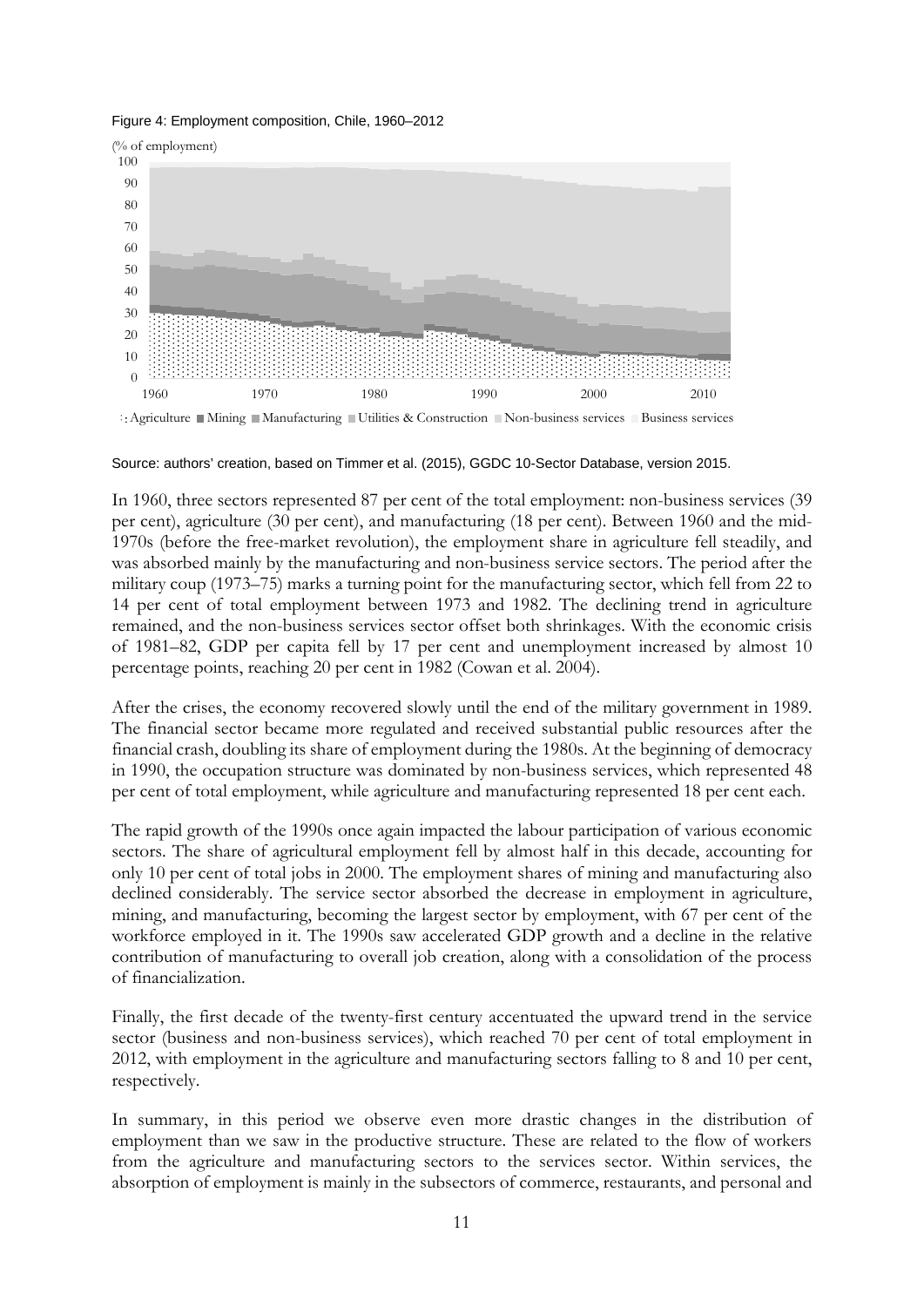social services. There is a tendency towards financialization, given the high growth of employment in the financial sector. The latter requires more qualified workers and concentrates a greater use of technology than other services, but only accounts for one-quarter of all services, which in turn represent almost 70 per cent of total employment in Chile. As we mentioned in the previous section, more recent figures for sectoral GDP indicate that the manufacturing sector continues to shrink, as does the number of jobs, deepening the deindustrialization of the country.

#### **4.3 Changes in labour productivity**

According to McMillan and Rodrik (2011), total labour productivity can grow only for two reasons. First, when productivity rises within a sector through capital accumulation, technological development, or a reduction of plant misallocation. Second, when there is reallocation of labour across sectors with different productivity levels, from low- to high-productivity sectors. The first type of productivity growth is called a 'within-sector' component, and the second is called 'structural change' because it enhances economy-wide productivity growth.

In developing countries, labour productivity gaps are usually very large between sectors. This is particularly the case when these countries have mining enclaves, which are technologically intensive but employ a small share of the labour force, as is the case in Africa and Latin America. It was expected that after the measures taken by many countries in Latin America following long periods of dictatorship in the 1980s, a new economic environment would yield significantly enhanced productivity performance. These measures included control of inflation and fiscal deficits, independent central banks, opening up to international trade, privatization of public enterprises, and reduction in subsidies, among others. However, the increase in productivity was not homogeneous across the economy. The intensified competition caused by trade liberalization left fewer manufacturing firms in the market, and displaced workers from closed firms ended up in less productive activities such as services. Thus, the decline in the manufacturing sector translated into growth-reducing structural change (McMillan and Rodrik 2011).

Chile did not depart from this regional trend. As Figure 5 shows, the entire increase in labour productivity from 1960 to 2011 was due to the within-sector component, with a negative structural growth component. We divided the total time length into four sub-periods relevant for the analysis. The highest productivity increase occurs with the return to democracy in the 1990s, which coincides with a strong economic boost in the country. During this decade, Chile's GDP grew on average 6 per cent annually (Figure A1 in the Appendix), although the structural change in labour productivity was negative due to the expansion of the services sector in terms of both value-added and employment.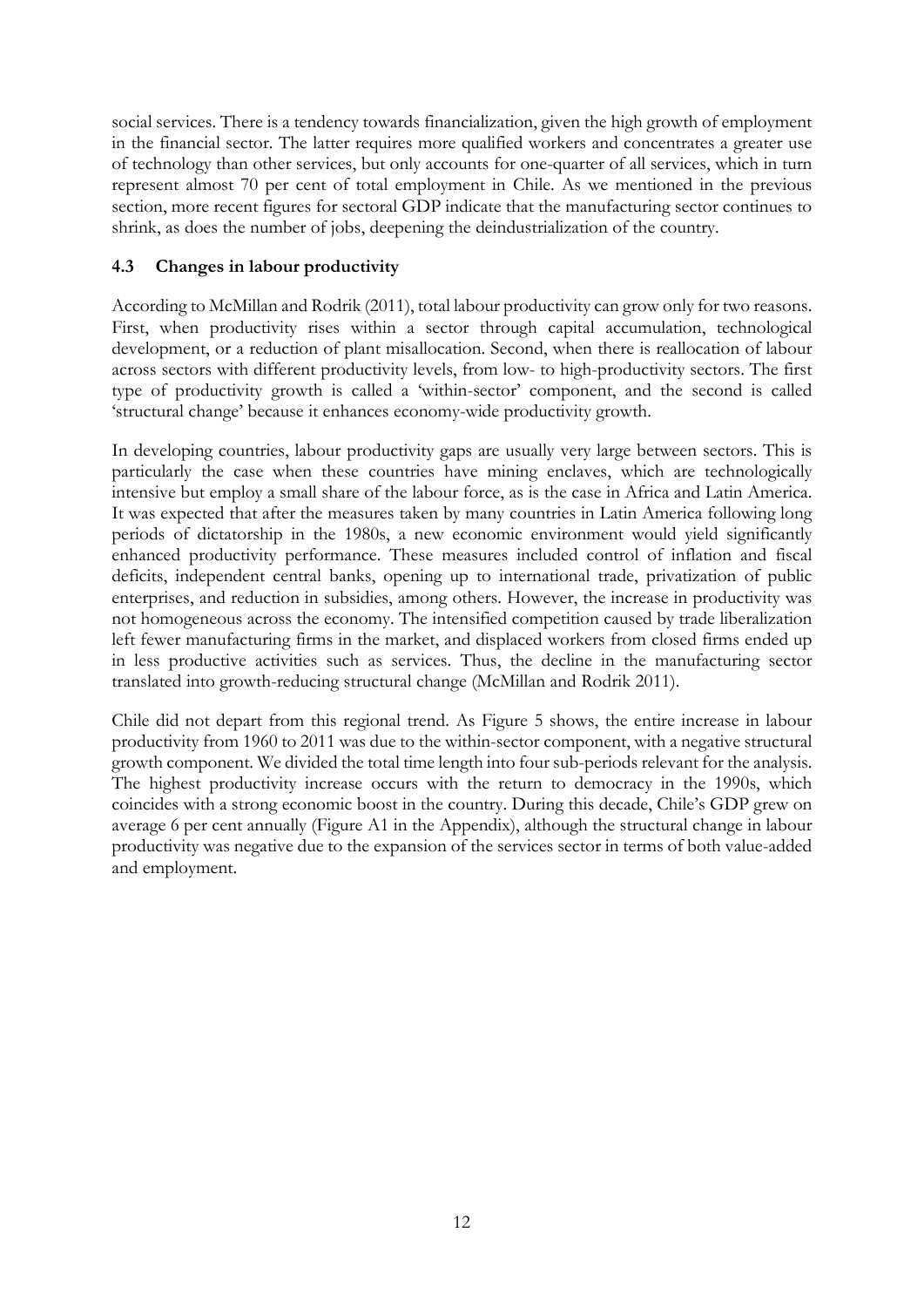Figure 5: Decomposition of labour productivity growth in Chile, 1960–2011



Note: the decomposition uses the methodology of McMillan and Rodrik (2011). Source: authors' creation, based on Timmer et al. (2015), GGDC 10-Sector Database, version 2015.

Comparing average labour productivity can be misleading if labour shares vary significantly across sectors. For instance, the reason why the labour productivity of the mining sector is so high might simply be that the labour share of this highly capital-intensive sector is quite small. For that reason we need to analyse together the changes in productivity and changes in employment shares, as shown in Figure 6 for the different sub-periods under study.

We do not observe significant simultaneous rises in relative productivity and employment in any of the periods. The above-average productivity sectors that increase their employment shares from 1960 to 1973 are manufacturing and non-business services; however, the relative productivity in both cases declined in the period (Figure 6a). During the dictatorship period (Figure 6b) relative productivity worsened in most sectors. This was accompanied by escalations in employment shares of all services, particularly in non-business services (7 percentage points). On the contrary, the employment share in manufacturing fell more than 4 percentage points. In the 1990s, the generation of employment in the services sector was intensified, although at lower levels of relative productivity (Figure 6c). The turn of the century came with a slowdown of the economy and minor changes in productivity and employment (Figure 6d).

An important factor that threatens labour productivity in Chile is related to educational outcomes and the weakness of job training programmes. According to the PISA (Program for International Student Assessment) test, Chile has one of the lowest proficiencies in literacy, mathematics, and science of 15-year-olds among the OECD countries. Twenty-eight per cent of students lack the elementary skills required to read and understand simple texts or to master basic mathematical and scientific concepts and procedures; and 53.4 per cent of adults score at the lowest levels in literacy, and 61.9 per cent score low in numeracy (OECD 2018b, 2019).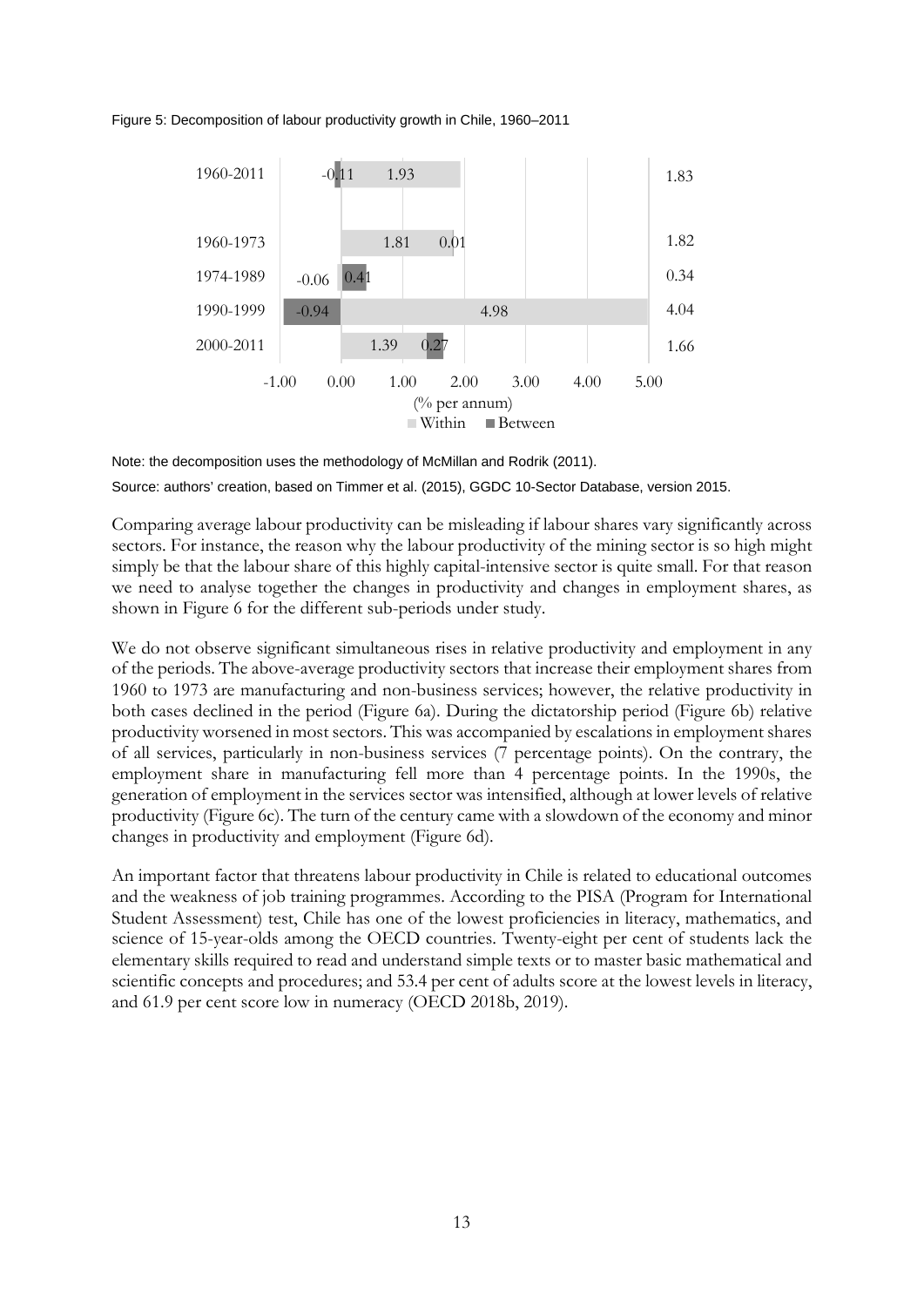Figure 6: Changes in labour productivity and employment share, Chile, 1960–2011. (a) 1960–73; (b)1974–89; (c) 1990–99; (d) 2000

Ratio of sectoral productivity to total productivity (log)



Note: sectors with higher than economy-wide average labour productivity that experienced an increase in employment share are in bold.

Source: authors' creation, based on Timmer et al. (2015), GGDC 10-Sector Database, version 2015.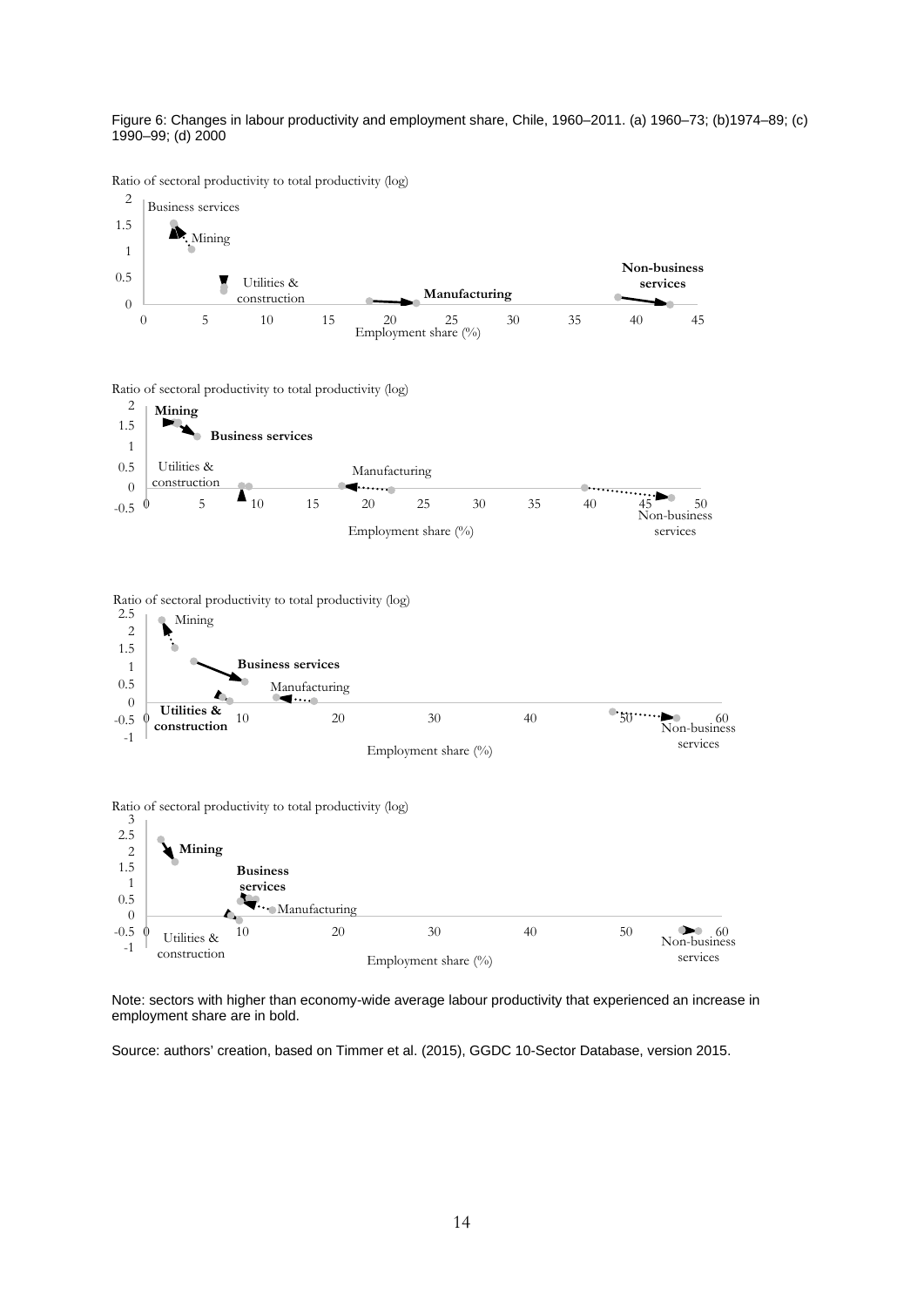#### **4.4 Trade structure (exports, imports)**

Another important issue in STs is the diversification of the economy in terms of activities and markets. The Chilean export structure is very constrained in both. Currently, China, the United States, Japan, and South Korea are its main trading partners; together, they receive 57 per cent of Chile's total exports (Simoes and Hidalgo 2011). Copper and its by-products account for almost half of total exports; the remaining half is still very concentrated in natural resources with limited value-added. A major weakness of this trade structure is that it makes the country very vulnerable to external shocks. A contraction in demand by any of these four countries, as well as changes in the international prices of the commodities, can affect the entire economy (OECD and UN 2018).

However, there is progress in terms of mineral dependency. In Figure 7, we can see that from 1962 to 1974, copper and other metals represented on average 87 per cent of total exports, a share that was consistently reduced until the beginning of the new century. The boom in copper's price from the 2000s attracted foreign investment in the sector, which again increased the proportion of this metal in total exports. Still, the upsurge in the production of other metals such as lithium allows some degree of diversification.

On the other hand, Chile's imports map out the limitations of the country's productive structure. From the mid-1980s, on average, 70 per cent of the country's imports have been manufactured products. Little progress has been made to revert this tendency since there has not been a clear decrease in these imports in the last decades. There has also been a rise in fuel consumption, particularly from the 2000s, directly related to the mining industry, which uses energy-intensive production processes.



#### Figure 7: Export composition for Chile, 1962–2012

Source: authors' creation, based on World Bank (2019a) and the World Development Indicators, version June 2019.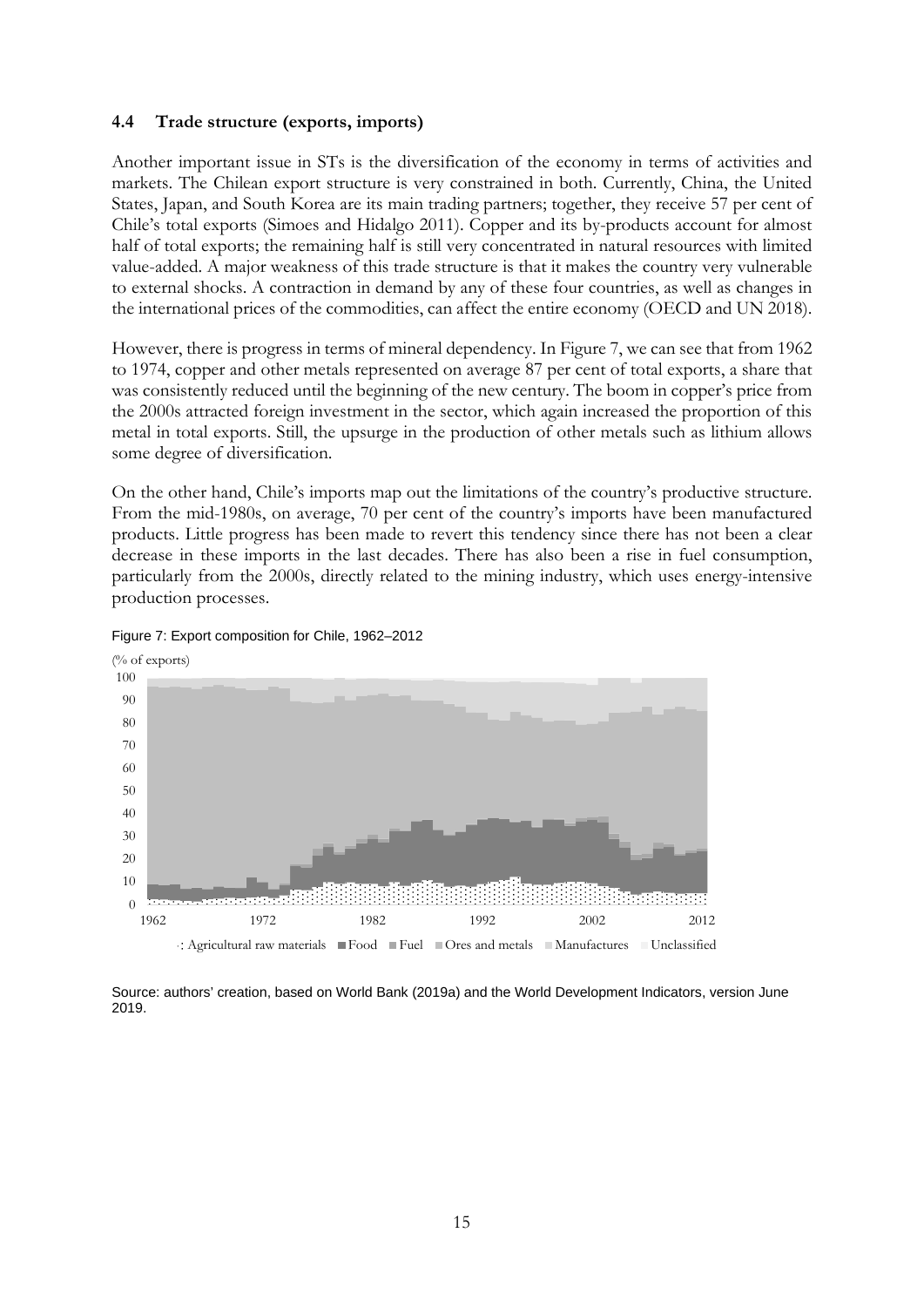#### **5 Trends in income inequality, employment, and inclusive growth**

Inclusive growth is defined in terms of who benefits from economic growth and by how much. In other words, to what extent growth leads to a reduction in poverty and a decline in inequality.<sup>[5](#page-15-0)</sup> The concept can be extended to include the direct participation of the poor in growth processes via employment and/or reduction in the inequality of opportunity through capability expansion (e.g. health and education access) (Sen 2014). Let us examine poverty and inequality trends (including social policies) that have accompanied Chile's growth since the mid-1980s, as well as their impact on employment generation.

#### **5.1 Growth, poverty, and inequality**

By the early 1970s, Chile stood out among the Latin American countries for its pro-development social policies. Some of these achievements were a high literacy rate, increasing enrolment rates, a national health service, a social security service for blue-collar workers, an organization for the construction of social housing, and a massive school meals programme (Arellano 1985). Moreover, agrarian reform was carried out between 1965 and 1973 and, in this period, new labour union organization helped to improve the conditions of rural workers and pushed for reduced overall poverty and inequality in the country (Ffrench-Davis 2018).

After 1973, during the military dictatorship, overall inequality increased, although some specific social indicators improved. For example, the number of students in secondary education increased from 51 per cent in 1973 to 75 per cent in 1989, and infant mortality fell from 66 per 1000 live births to 33 between 1973 and 1980. [6](#page-15-1) However, economic, tax, and labour reforms strongly affected employment and salaries in rather regressive ways. By 1989, the average real wage was 8 percentage points below its 1970 level. In 1984 tax reform was carried out which lowered the rate of reinvestment of profits from 40 to 10 per cent—this reinvestment rate was eliminated in 1988 before the return to democracy; the taxes paid by the companies were converted into credit for the progressive tax paid by the shareholders, in practice eliminating corporation taxes. Progressive tax rates were reduced and the income bands were extended. Tax exemptions were established for the purchase of shares in companies in the process of privatization. In this way, progressive taxation was weakened and inequality worsened considerably (Ffrench-Davis 2018; Jorratt 2009).

In 1987, 45 per cent of the population was under the national poverty line (MIDEPLAN 1998). According to other international benchmarks, in that year almost 75 per cent of the population was below the US\$10 per day threshold and almost 12 per cent under the US\$1.9 dollars per day threshold (Figure 8).

The return of democracy to Chile in the 1990s came with a steady decrease in headcount poverty. Poverty measured by income was reduced to 36 per cent by 2000 and to 8.6 per cent by 2017 (World Bank 2019b). In parallel, the number of people under the US\$10 and US\$1.9 per day thresholds showed the great decrease during the 1990s, and continued declining during the 2000s. Since 1998, as a consequence of the Asian crisis, GDP growth decelerated, reaching a minimum of –0.41 per cent in 1999 (see Figure A1), as did the reduction rate of poverty. According to Contreras (2003), a large proportion of the poverty reduction during the period 1990–96 can be attributed to sustained economic growth. The relationship between growth and poverty reduction

<span id="page-15-0"></span><sup>&</sup>lt;sup>5</sup> Some versions of the concept of 'inclusive growth' only define inclusive growth as leading to a reduction in poverty without also requiring a decline in inequality.

<span id="page-15-1"></span><sup>6</sup> See [https://childmortality.org/data/Chile;](https://childmortality.org/data/Chile) data provided by the Instituto Nacional de Estadísticas.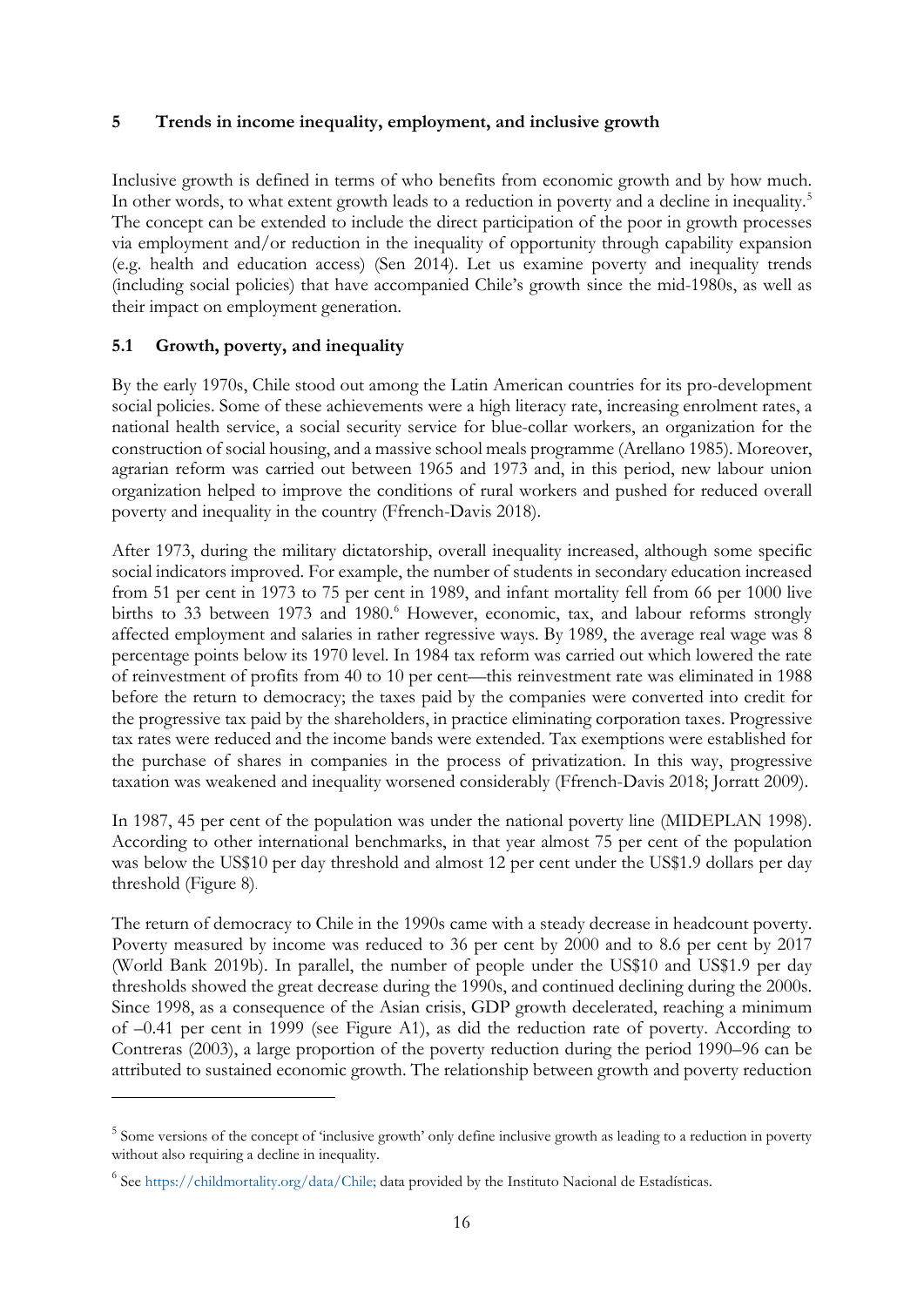would also show increases in employment and wages. This was also a period of rising private investment and job creation that helped to revert the rises in unemployment and depression of real wages from the military dictatorship period (Contreras and Ffrench-Davis 2012). The increase in social spending (targeted cash transfers and subsidies) also contributed to poverty reduction (Gammage et al. 2014).



Figure 8: Poverty rates in Chile, 1987–2015

To reduce poverty, Chile has mainly relied on aggregate economic growth complemented by subsidies targeted at the poor. As a consequence of the steady rise in per capita income from around US\$5,000 in the late 1980s to US\$25,000 dollars in 2018, income-measured poverty fell from nearly 45 per cent in 1989 to less than 10 per cent in 2018.

However, when considering other dimensions of wellbeing besides income, the picture is more mixed. At the national level, the measure of multidimensional poverty (which tracks access to education, health, housing, and other social services by the poor) is twice as high as income poverty, at 20.9 per cent in 2015.<sup>[7](#page-16-0)</sup> Indices of educational attainment are systematically lower for the poor than for the non-poor. Moreover, open unemployment and labour market informality are systematically higher for the poor than for the non-poor (CASEN 2017; Solimano 2018).

Figure 9 shows large disparities in the two measures of poverty levels across different regions in Chile. The highest poverty rate (multidimensional and income) is concentrated in La Araucania, in the south of Chile. This region concentrates the largest proportion of the indigenous population in the country, called Mapuches. Having an indigenous background in Chile comes with social and economic disadvantages. Recent studies on social mobility show that surnames of Mapuche origin have no representation in the most prestigious professions (doctors, lawyers, and engineers)

Source: authors' creation, based on World Bank (2019c) and Povcalnet, version March 2019.

<span id="page-16-0"></span> $7$  Since 2013, the Ministry of Social Development started measuring multidimensional poverty using the methodology developed by Alkire and Foster (2011). This measure comprises the dimensions of education, health, work and social security, housing, and networks. The first four dimension have a weight of 22.5 per cent each, from the total average, and networks a 10 per cent weight.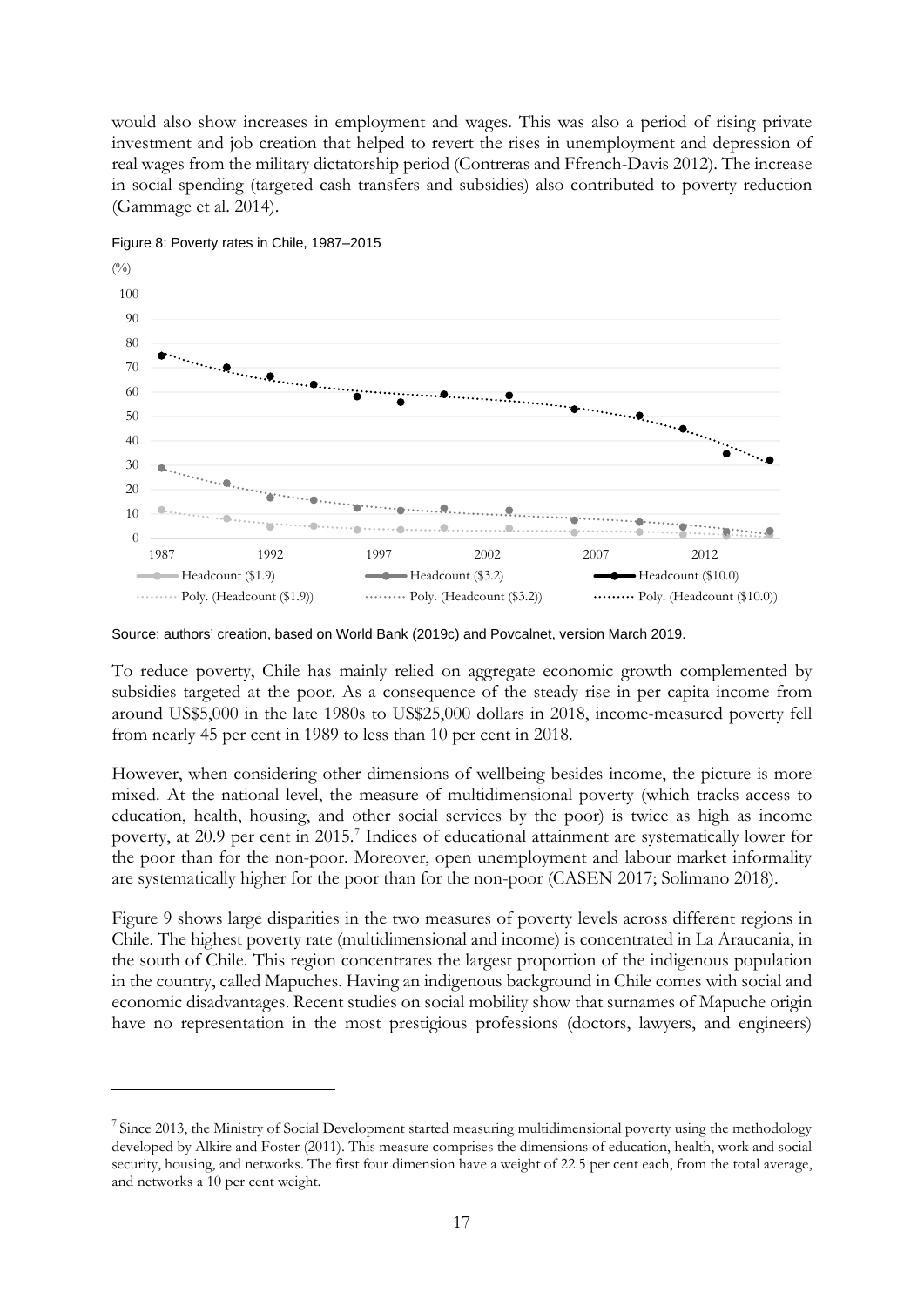(PNUD 2017); people with an indigenous background are also disadvantaged in the labour market, being about 12 per cent less likely to be hired (Montero and Garcés 2009).





Note: multidimensional poverty considers five dimensions: education, health, work and social security, housing, and networks.

Source: authors' creation, based on the Ministry of Social Development Chile and CASEN (2015).

Inequality, on the other hand, proved to be more resilient and did not see the same rapid reduction as income poverty. Figure 10 shows two measures of inequality, the gross Gini and net Gini. The latter refers to the inequality in the distribution of income after correction by taxes and subsidies. In Chile, both measures follow the same trajectory with very small difference between them, suggesting that tax redistribution is very limited in the country.

Figure 10: Gross and net income Gini for Chile, 1968–2015



Source: authors' creation, based on UNU-WIDER (forthcoming).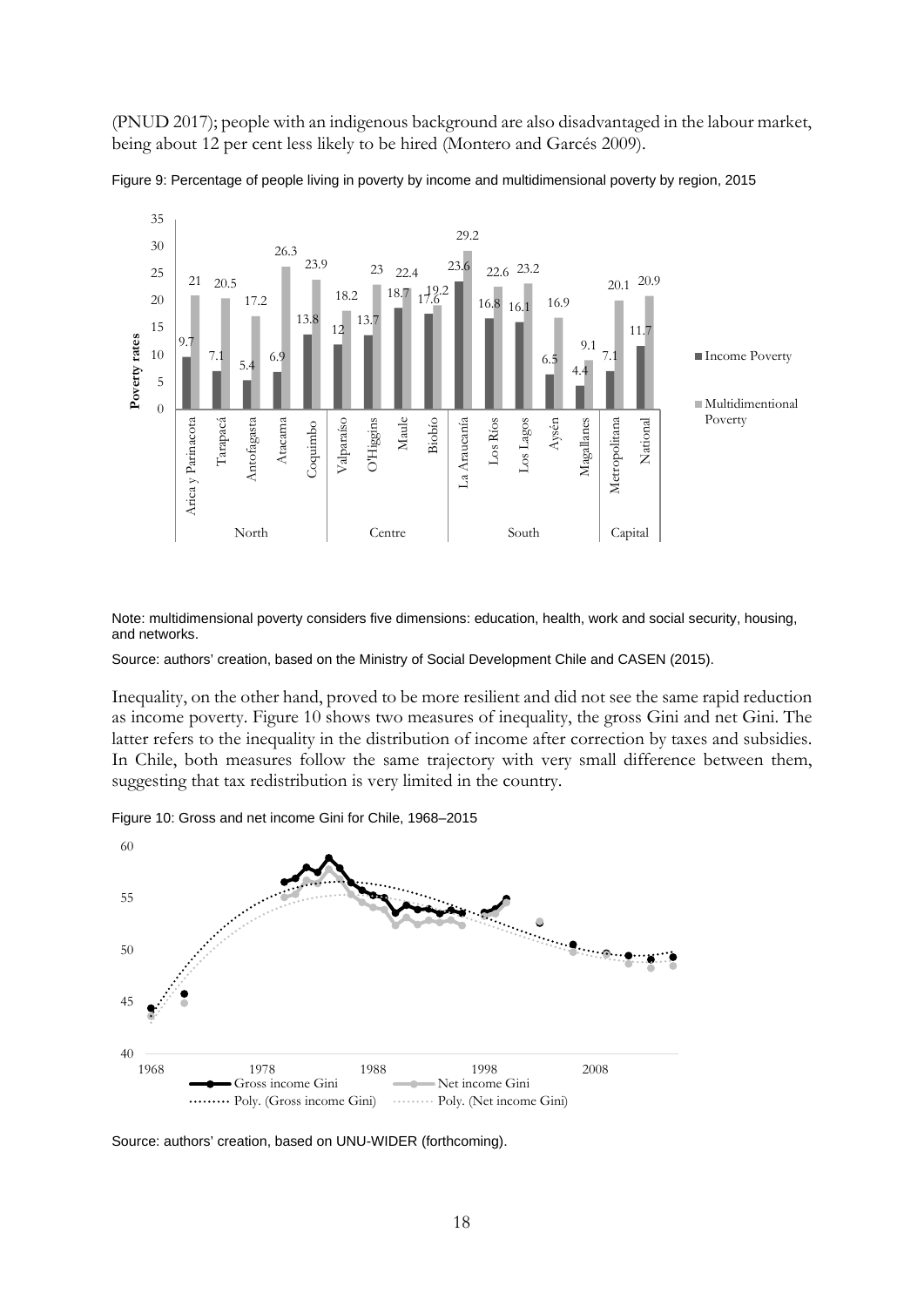Chile has one of the highest levels of inequality in the Latin American region, an area of the world that itself has the highest inequality levels, with a gross Gini coefficient of 49.36 (2015). An important source of inequality in Chile is high-income shares at the top of the distribution (concentrated in the top 10 per cent—more specifically in the top 1 per cent). According to Gammage et al. (2014), the richest decile had 35.6 times the wealth of the poorest decile in 2011. Using data on tax compliance from the Chilean Tax Service, López et al. (2013) estimate that the income share of the wealthiest 1 per cent of the population was, on average, 32.8 per cent of the entire country's income during the period 2005–10; the share of the top 0.1 per cent was 19.9 per cent; and the top 0.01 per cent got 11.5 per cent of the country's wealth.<sup>[8](#page-18-0)</sup>

Undoubtedly, the decline in income inequality since 2000 (Figure 10) is a positive development, although the absolute levels of income inequality remain high by international standards. The Gini coefficient fell by almost 6 points between 2000 and 2015 due to an increase in real wages, improvements in the minimum wage, and cash transfer to the poor. In this period, the income of the first (the poorest) decile grew 145 per cent in real terms, while that of the last (the richest) decile grew 30 per cent. However, in absolute terms, while the most deprived decile increased its income by 2.5 times, that of the wealthiest grew nine times over. It is not surprising, then, that although the least advantaged more than doubled their real income, their perception of the income gap not shortening persists (PNUD 2017).

Given these high indices of inequality, and despite the trend of declining inequality since the 2000s, it is hard to conclude that Chilean economic growth in recent decades has been inclusive. Although 'all boats have been lifted on the rising tide', the main winners of this period of prosperity and growth are located at the top of the distribution. The causes of this bias towards the very rich in the Chilean growth process need to be analysed in more detail, which goes beyond the scope of this paper. Part of the story is probably related to the concentration of wealth that emerged after the privatization of public assets undertaken in the 1970s, 1980s, and some in the 1990s. Tax policies that are not progressive, a steady deterioration in public education since the 1980s, and weak labour unions are all factors that have conspired against more inclusive growth (Solimano 2012a, 2012b). Other analyses also stress the fact that wealth concentration at the top of the income distribution strengthens economic elites.

### **5.2 Growth and employment generation**

Another component of inclusive growth relates to the ability of the growth process to generate employment (Sumner 2017). Nonetheless, it is also important to analyse the *quality* of the jobs generated, not only concerning the level of wages paid—albeit this is certainly important—but also the job stability and economic security (related in part to the type of employment contracts used) that these new jobs provide. According to the International Labour Organization, decent jobs provide 'opportunities for work that is productive and delivers a fair income, security in the workplace and social protection for families, better prospects for personal development and social integration, freedom for people to express their concerns, organise and participate in the decisions that affect their lives and equality of opportunity and treatment for all women and men' (ILO 2019).

In Chile, employment generally grew less than the economy in periods of high growth. While GDP has grown at an average rate of 5.5 per cent between 1990 and 2016, employment has increased,

<span id="page-18-0"></span><sup>&</sup>lt;sup>8</sup> These numbers are high by global standards. In 2007 in the United States the income share of the top 1 per cent was 23 per cent, in the UK it was 14 per cent, and in France it was 8 per cent, based on income data from the respective internal revenue services (Atkinson et al. 2011).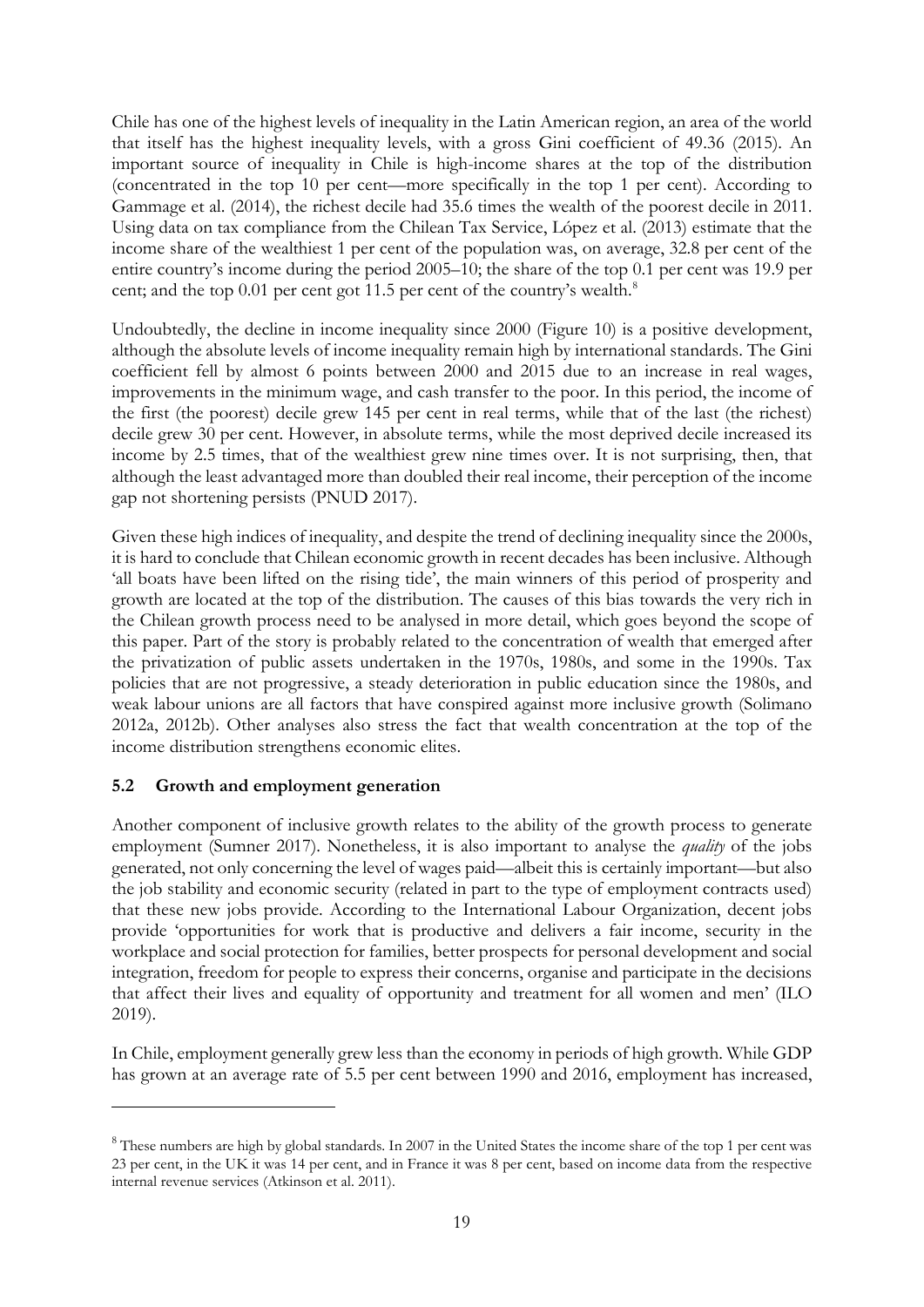on average, by 2.5 per cent during that period. In turn, 1.7 percentage points of this correspond to jobs having full-time contracts. The rise in employment has been driven mainly by contracts of fewer than 30 hours per week.<sup>[9](#page-19-0)</sup> Working weeks of fewer than 10 hours have increased, on average, 7.5 per cent, and those of 11–30 hours per week have risen at a rate of 5.1 per cent.

Regarding the impact of GDP growth on real wages, in the period 2000–09 the economy grew at 4.6 per cent and real wages only at 0.9 per cent (Kremerman et al. 2017). The minimum wage has increased in real terms by 28 per cent between 2005 and 2014. Still, the ratio of the minimum wage to GDP per capita has decreased from 36.2 per cent in the period 2005–06 to 32.5 per cent in 2014–15 (ENCLA 2014).

In terms of job stability, 51 per cent of workers in the formal sector had contracts of less than three years in 2014, mainly in the services sector, which is where most jobs have been created in the last 20 years. Moreover, 29 per cent of the workers have fixed short-term contracts, used mainly in construction and agriculture (ENCLA 2014)—the OECD average for this is 12 per cent (OECD 2016). While in more developed countries a short-term contract is a route to a permanent job, in Chile 40.9 per cent of these contracts are renewed as short-term contracts after their expiration, and only 36.8 per cent lead to permanent jobs (ENCLA 2014 cited in PNUD 2017). Another factor that affects employment stability is outsourcing; this is a common practice in Chile that in 2014 affected 17 per cent of the workforce.

### **6 Public policies and political economy aspects of Chilean ST and development**

Structural transformation and the pattern of overall economic development are shaped, jointly, by public policies and political economy conditions. The former refer to areas such as international trade, industrial policy, credit, macroeconomic management, and others. The second set of variables refers to factors such as relative power of labour, influence of economic elites, degree of social mobilization, distributive conflicts, and institutional frameworks. Let us examine the periods we have considered in this chapter.

### **6.1 Before dictatorship**

The ISI strategy followed by Chile from the early 1940s to the early 1970s—before industrialists supported the military coup of September 1973—linked to productive activities that enjoyed import protection from tariffs and other devices (quotas and preferential import arrangements for intermediate parts and capital equipment). The ISI strategy also came along with expanded labour union membership in the public and the industrial sectors. Labour unions were particularly active in the 1950s and 1960s as inflation eroded the purchasing power of wages. In the early 1970s, although inflation skyrocketed in 1972–73, the labour union movement, in general, supported the Allende government and the head of the CUT (the main nationwide labour confederation) became the minister of labour and social security in the Popular Unity government. The agrarian elite of landholders (the *latifundistas*) benefited from ownership of large area of land—a situation that started to change with the launch of agrarian reform in the mid-1960s until 1973. In the social area, with varying intensity, public policies were advancing towards increasing degrees of universality in the provision of social services within a general trend of increasing degrees of inclusion of the

<span id="page-19-0"></span> $9$  Up to 31 December 2004 the regular working hours in Chile were 48 per week, with a maximum of 60 hours (12 hours of overtime). From 2005 the legal maximum hours per week was reduced to 57, which includes the 45 regular working hours plus 12 of overtime.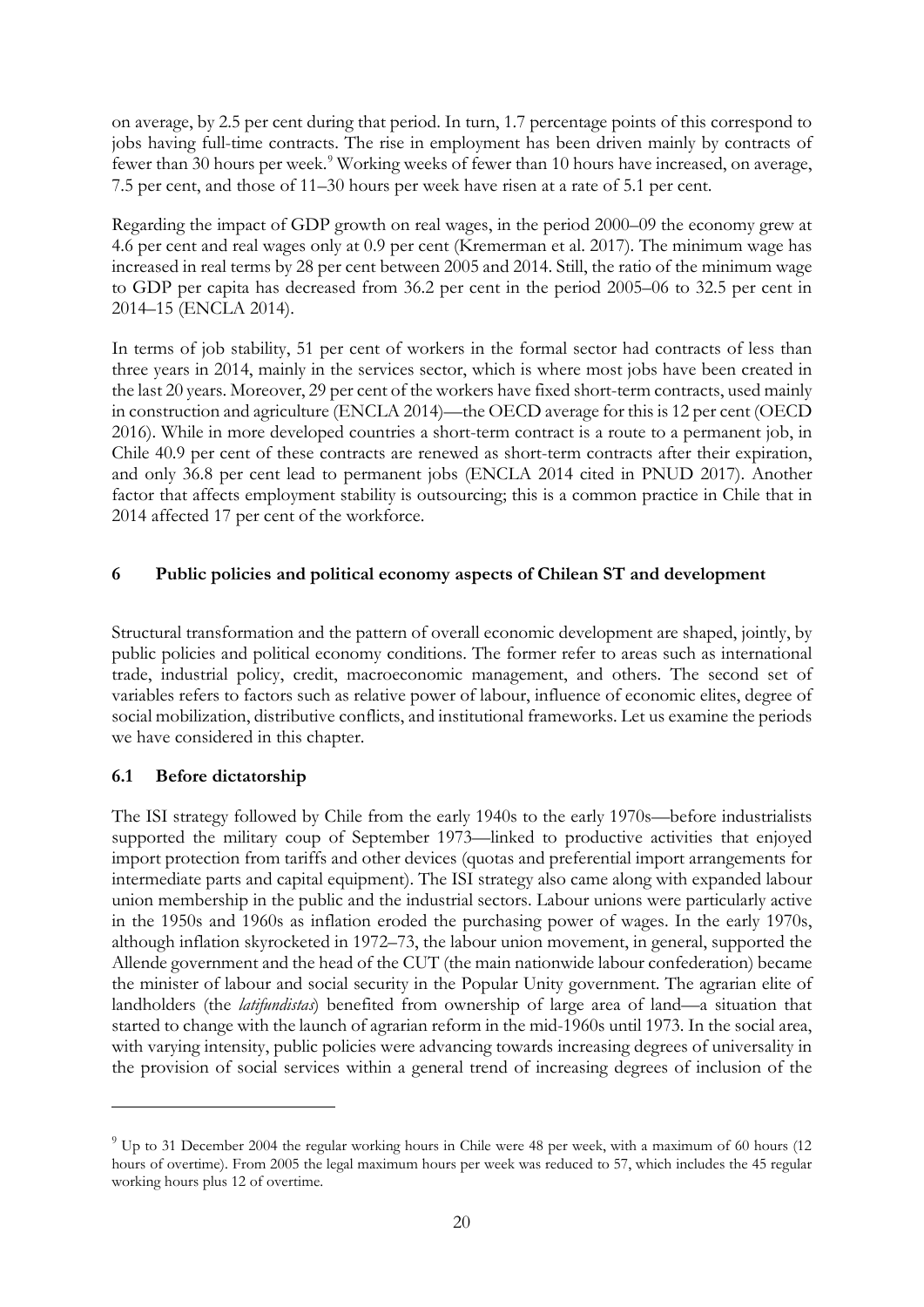middle and working classes through access to public education, public health, housing, and social security schemes. Social rights were promoted through progressive legislation and labour codes in the direction of increasing universality, but faced difficulties reaching the very poor in rural areas and the marginalized in urban centres.

The political economy of the 1960s was characterized by increasing demands for democratization reflected in the growing participation of various groups in national decisions and the acceleration of agrarian reform. The Allende period (1970–73) of transition to democratic socialism was more polarized. Economic elites (firm owners, bankers, landed aristocracy) opposed nationalization policies and agrarian reform. They resented the attempt to change the economic and political structure of Chile away from the traditional power elites and towards the working classes. On the foreign front, US copper corporations, dissatisfied with nationalization terms, managed to mobilize the US government—headed at the time by President Richard Nixon and Secretary of State Henry Kissinger—to cut multilateral funding to Chile from the International Monetary Fund and the World Bank. The Church Report of the US Congress later confirmed that the Nixon administration also engaged in political and economic destabilization of the Allende government and favoured the military coup of September 1973 (Solimano 2012a, 2012b).

The Allende government had active support from labour unions, peasant organizations, left-wing political parties, intellectuals, and progressive middle-class organizations. However, the economic crisis that erupted in 1972, resulting in high inflation, food shortages, strikes, and the stalling of growth turned upper-middle-income groups and well-to-do households against the government, and even mobilized some labour unions in the copper sector. This climate of internal division eventually also reached the armed forces, traditionally respectful of civilian democratic rule (see Solimano 2012a, 2012b).

#### **6.2 The Pinochet era**

After the military coup, basic democratic procedures were suspended for nearly two decades: parliament remained closed from the day of the coup (September 11, 1973), labour union activity was severely restricted if not banned, civil rights were suspended, left-wing parties were prohibited, and the press was tightly censored by military delegates. The national stadium and islands in the far south became detention camps for political opponents and labour leaders in the initial months and years after the coup.

The free-market economic agenda of the military regime affected traditional industrialists who had flourished in the ISI period. On the other hand, neoliberal policies had the support of a class of new owners who acquired public enterprises at low cost, and also of financial intermediaries that reaped big benefits from banking deregulation. Workers could not effectively oppose privatization policies and massive lay-offs in the public sector. A new dynamic sector was agro-industry for export, which created additional support groups for trade opening. The agro-industrial export sector benefited from more competitive real exchange rates and lower tariffs, and also from policies adopted in the 1960s to promote forestry, fishing, and fruit planting.

Policies that shape ST have already been discussed, and include—since the mid-1970s—tariff reductions and elimination of non-tariff trade barriers, exchange rate policies alternating different objectives in various periods (e.g. anti-inflation in 1979–82 versus export promotion post-1985), the absence of explicit industrial policies, and policies of selling public enterprises created by the Chilean state during the period of ISI from the 1940s to the 1970s. This approach to social policy changed, markedly, in the late 1970s and early 1980s when the Pinochet regime launched a set of 'market-oriented social policies'. In the new scheme, the supply of social services traditionally provided by the state started to be delivered by the private sector, often through for-profit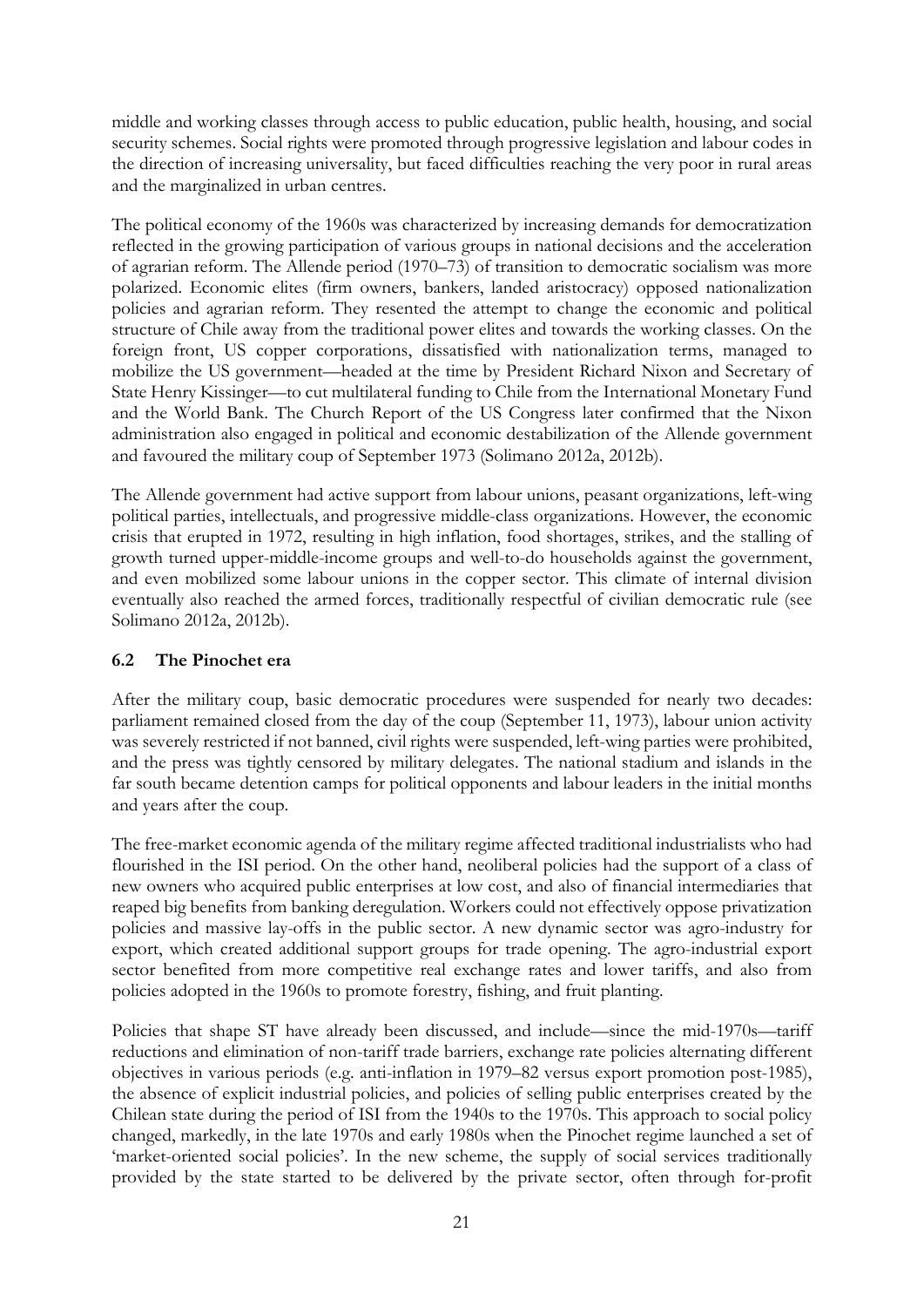companies. In fact, the military regime passed new laws that allowed for-profit providers to operate in the education, health, housing, and pension-fund management sectors. The new commercial providers could start charging fees at 'market prices' for social services. Pricing was not the only critical dimension. Given the complex nature of education and health services along with the fact that the privatized social security system was based on risk–return combinations hardly understood by the population, issues of highly imperfect information and insufficient regulation under oligopolistic market structures also became very relevant. Although more regulation and expansion of social services were introduced after the return of democracy, the overall market orientation of social policies undertaken in the Pinochet era was largely preserved in the post-Pinochet era.

Market-oriented social policies shifted the cost of accessing social services to beneficiaries, reducing the financial burden for the state and increasing it for households. According to the OECD and the World Bank, Chilean families pay—relative to their budgets—the highest proportion for the education of their children (nearly 28 per cent) out of all OECD economies (see Solimano 2012a, 2012b).

In the market-based social policy model, the recipient's ability to pay determines the quantity and quality of education, health services, and housing. For example, students coming from uppermiddle-class and rich households have access to more expensive and (hopefully) better educational facilities that charge higher fees than students coming from middle- and working-class backgrounds. The income level of the student and his or her family becomes a critical determinant of access to education. In this context, talented students from low-income families cannot afford to attend good schools, creating an adverse selection system that is both detrimental to long-run growth (due to the loss of human capital accumulation) and also exacerbates pre-existing inequality (Bourguignon 2018; Corak 2013; Gaentzsch and Zapata Román 2018; Torche 2014).

The strategy of several governments for dealing with the problem of lack of access to university education due to insufficient income has been to offer student loans administered by commercial banks (charging significant real interest rates that later were reduced through a government subsidy to commercial banks). As expected, there has been an increase in the level of student debt. The rate of return to university education is not guaranteed, as certain university careers, offered by less prestigious private universities, do not always ensure good job market access. Resistance to policies of privatization of education, high fees, and the proliferation of student debt have given rise to an active student movement mobilizing around an agenda of 'quality and free education for all'.

Over 80 per cent of the population uses the public health system, which tends to be chronically undercapitalized; there are significant waiting periods for surgeries and other complex medical services. The remaining 20 per cent avoid queuing by going to expensive private clinics. The scheme is financially managed through a private health insurance system called ISAPRES.

An important piece of market-oriented social policy was the privatization of the pension system for the civilian population, undertaken in the early 1980s. This system is still in operation. Currently, more than 10 million people hold individual pension-savings accounts (of which 5.5 million regularly contribute to the system) managed by for-profit private pension-fund management companies—the AFPs by its Spanish acronym. Under this scheme, the state is barred by law from offering pension-fund management services to the population that could compete with the AFPs (Solimano 2017). Also, a public pillar, open to all contributors, based on pay-asyou-go funding modality has been absent in Chile since 1981. The accumulated pension funds of wage earners in the hands of the AFP system (managed by six private firms) is US\$200 billion (Solimano 2018), equivalent to 70 per cent of Chilean GDP. These funds, in turn, are the main source of low-cost capital for large Chilean corporations, commercial banks, and foreign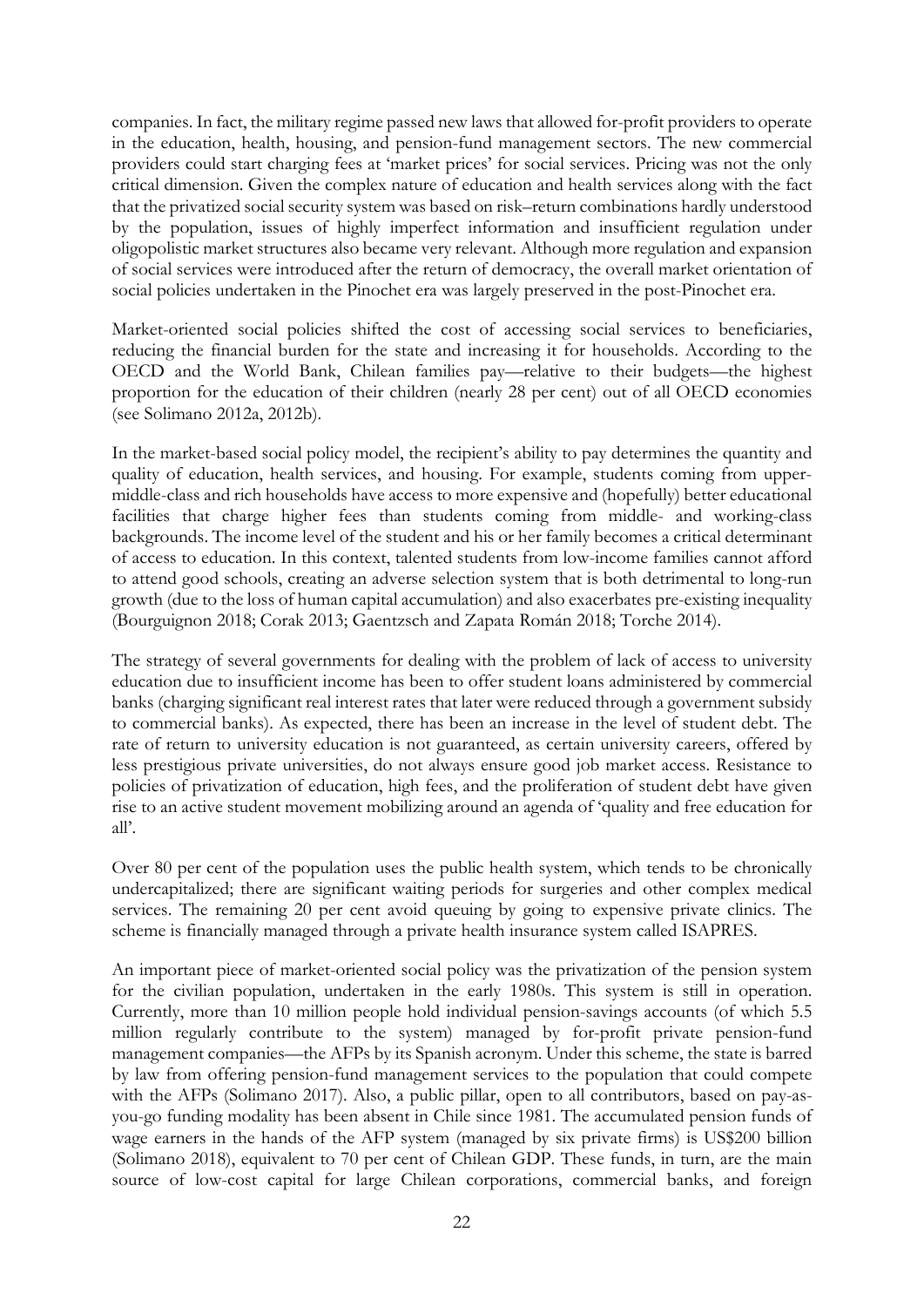corporations. Fund management companies charge a fee to every pension account and earn an average rate of return of 25–30 per cent of the invested capital (Solimano 2017). In contrast to the high profit rate of the pension management companies, the average monthly pension received by the pensioners is close to US\$350, certainly a modest amount in a country with a per capita income per month slightly above US\$2,000 (Solimano 2017).<sup>[10](#page-22-0)</sup> To ensure a minimum pension to lowincome people, the state finances out of general tax revenues a basic pension pillar (the *pilar solidario*). This pillar reaches about 1.5 million people and provides a basic pension of US\$150 per month to those whose incomes are below the sixth decile (the poorest 60 per cent); the state also provides a subsidy (APS) to a range of people in receipt of low pensions.

#### **6.3 The return to democracy**

The restoration of democracy in 1990 posed several dilemmas to the new civilian governments. Should they continue the free-market policies of Pinochet to avoid an interruption in private investment and foreign capital inflows? How much redistributive policy should be implemented to reduce poverty and correct the high inequality? What productive role was there for the state? In general, civilian governments abstained from progressive redistribution and continued with the free-market policies of Pinochet, but in a less ideological/more programmatic way, although following a general pro-business orientation. New fiscal resources were also devoted to increasing public investment and social sector spending, two neglected areas during the military regime.

The post-Pinochet civilian governments did not revise the obscure privatizations of public enterprises of the 1980s, and economic conglomerates expanded their command of resources, consolidating their political influence over the public policies adopted by new governments. Further privatization took place during the post-Pinochet democratic period. The provision of clean water to large cities was handed over to private companies during the government of President Frei Ruiz-Tagle (1994–2000), along with the closing of coal mining in the historic Lota area in the south of the country.

Civilian governments also maintained the private provision of education, health, and the capitalization pension systems instituted by the military regime in the early 1980s. However, in the early 2000s some new programmes in the health sector were put in place, such as the AUGE plan that provided financial resources to patients for the treatment of a list of medical illnesses. In 2008, under the first Bachelet government, a partial reform of the pension system was carried out that created the pillar of minimum pensions and supplementary subsidies for people with small pensions. However, the Bachelet reforms fell short of challenging the monopoly of the AFP system on private pension funds. The big pension saving surpluses (on the order of 70 per cent of GDP) continued to be channelled to large corporations, shaping the savings-investment process in a pro-capital fashion. In turn, labour legislation encouraging 'job flexibility' has been functional in maintaining a modest labour share in national income (around 35 per cent).

Employment generation benefited from economy-wide growth, and free-market labour legislation has enabled ample control of the labour process by capital owners. The main source of employment creation has been the services sector, in particular trade, hotels and restaurants, and the financial sector. Job stability and labour rights have been affected by the weak bargaining power of labour due to de-unionization, outsourcing, and fragmentation of labour unions. Some legal practices adopted by firms, such as having multiple tax identification numbers (known as the multi-

<span id="page-22-0"></span> $10$  The state also funds pensions of the old pension system and provides the bulk of funding for the pension system of retired personnel of the armed forces who receive average pensions that can be up to four times higher than pensions paid to the civilian population.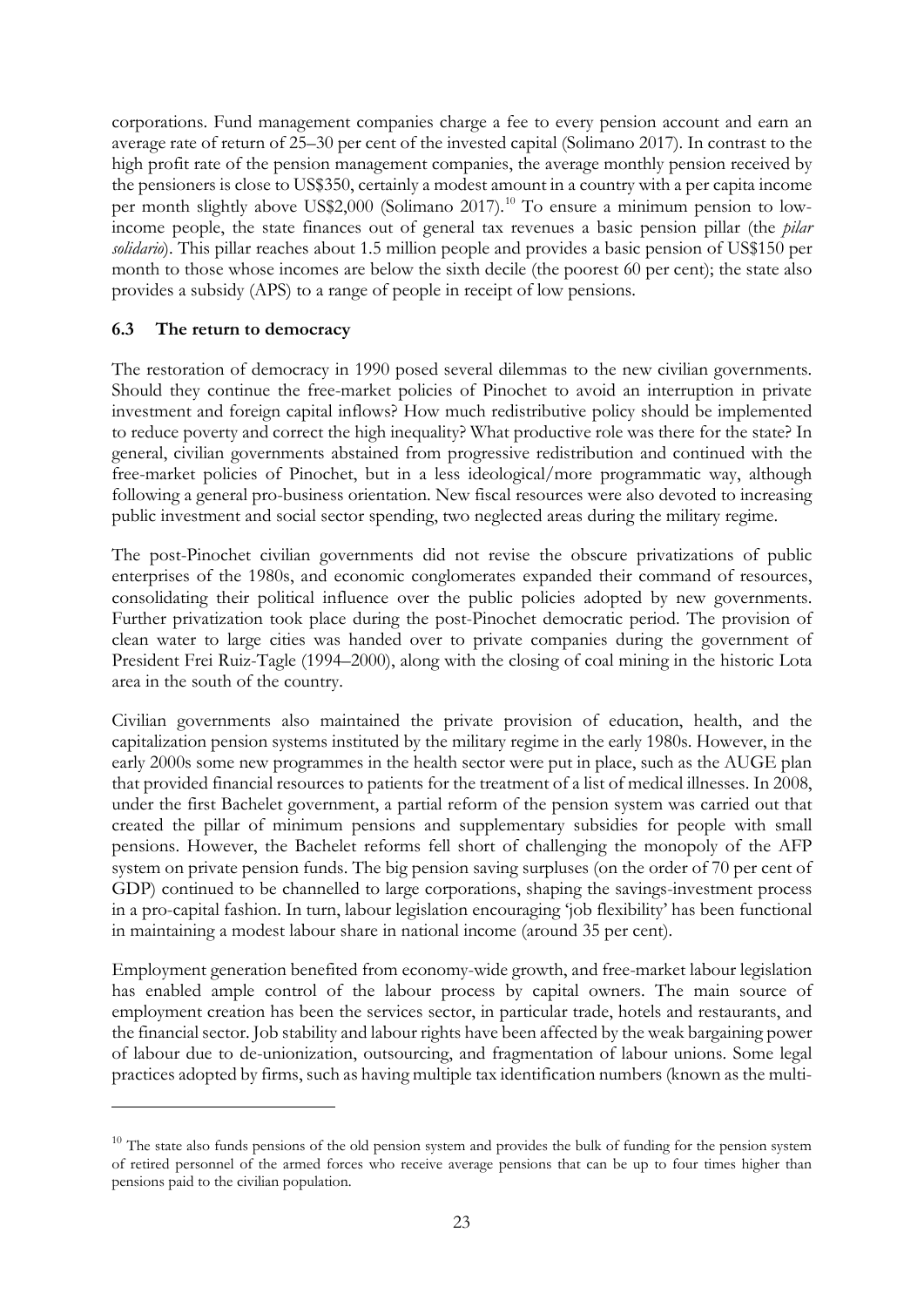rut),<sup>[11](#page-23-0)</sup> reduced tax burdens for firms and helped divide labour unions. The multi-rut system was phased-out in 2014.

In the second government of Bachelet, the tax system underwent changes whose net distributional effects are ambiguous. On the one hand, the tax reform of 2014 moderately increased corporation income taxes and reduced deductions from corporation taxation to personal taxes for firm owners (pro-equality changes). On the other hand, it reduced top marginal income tax rates from 40 per cent to 30 per cent, a policy that goes against reducing the income share of top income earners (the upper 1 or 0.1 per cent), which in Chile, as shown before, is exceedingly high.

## **7 The future trajectories of ST, inequality, and inclusive growth**

The Chilean economy faces several challenges in the years ahead, the resolution of which will affect future trajectories of ST, inequality, and growth. In the 2000s a series of macroeconomic reforms was introduced to reduce the effects of external shocks and consolidate macroeconomic stability. A fiscal rule to increase fiscal spending according to expected long-term values of growth and terms of trade was put in place, and in 2008 an Economic and Social Stability Fund was created along with a Pension Reserve Fund. An independent central bank complemented the macro framework with a flexible exchange rate regime and a precautionary policy of holding relatively large international reserves. Current inflation remains at around 3 per cent per year, and persistent macro imbalances are generally avoided.

The challenges on the real side of the economy (sustainability of growth, productive diversification, productivity growth) remain more complex. As the country approaches higher levels of per capita income, convergence to the growth rates of the mid-1980s and 1990s (6–7 per cent per year) seems unlikely. Further acceleration in the rate of economic growth will depend more on productivity growth and technical improvements than on factor accumulation, because of diminishing returns to capital. In turn, the current *composition* of growth, as discussed before, is tilted to mining and services, with a diminished manufacturing sector. A reversal of these trends may not be easy; currently, Chile spends less than 0.4 per cent of its GDP on R&D (well below the average OECD level of around 2.5 per cent of GDP) and successive governments are reluctant to adopt more active industrial policies. Also, the value-added intensity of the export bundle remains moderate as the country still relies on the export of commodities (copper) with relatively low intensity in value-added, although agro-industry exports are more labour-intensive. The OECD, in Chile's last 'Productive Transformation Policy Review', highlighted the need for an 'update' of the development strategy in Chile, stressing the need to increase factor productivity growth, reduce the territorial concentration of production, increase value addition in services, reduce over-reliance on mining, and account for other deficiencies. The report proposes exploiting opportunities in green production, developing solar energy, increasing digitalization, and engaging in big data. The emphasis and recommendations of the report seem reasonable, although it is probably overoptimistic in its assessment of the willingness and ability of governments to do this 'update' of the Chilean development strategy (OECD and UN 2018).

Future trends in inequality and the prospect of more inclusive growth also remain uncertain. On the one hand, a Kuznets dynamic may be operating (in which at certain GDP per capita the economy becomes less unequal) as the gross and net income Gini coefficients have declined by 5– 6 percentage points in the last 15–20 years. The expansion of higher education from nearly 200,000

<span id="page-23-0"></span><sup>&</sup>lt;sup>11</sup> RUT: Rol Unico Tributatrio (tax code number).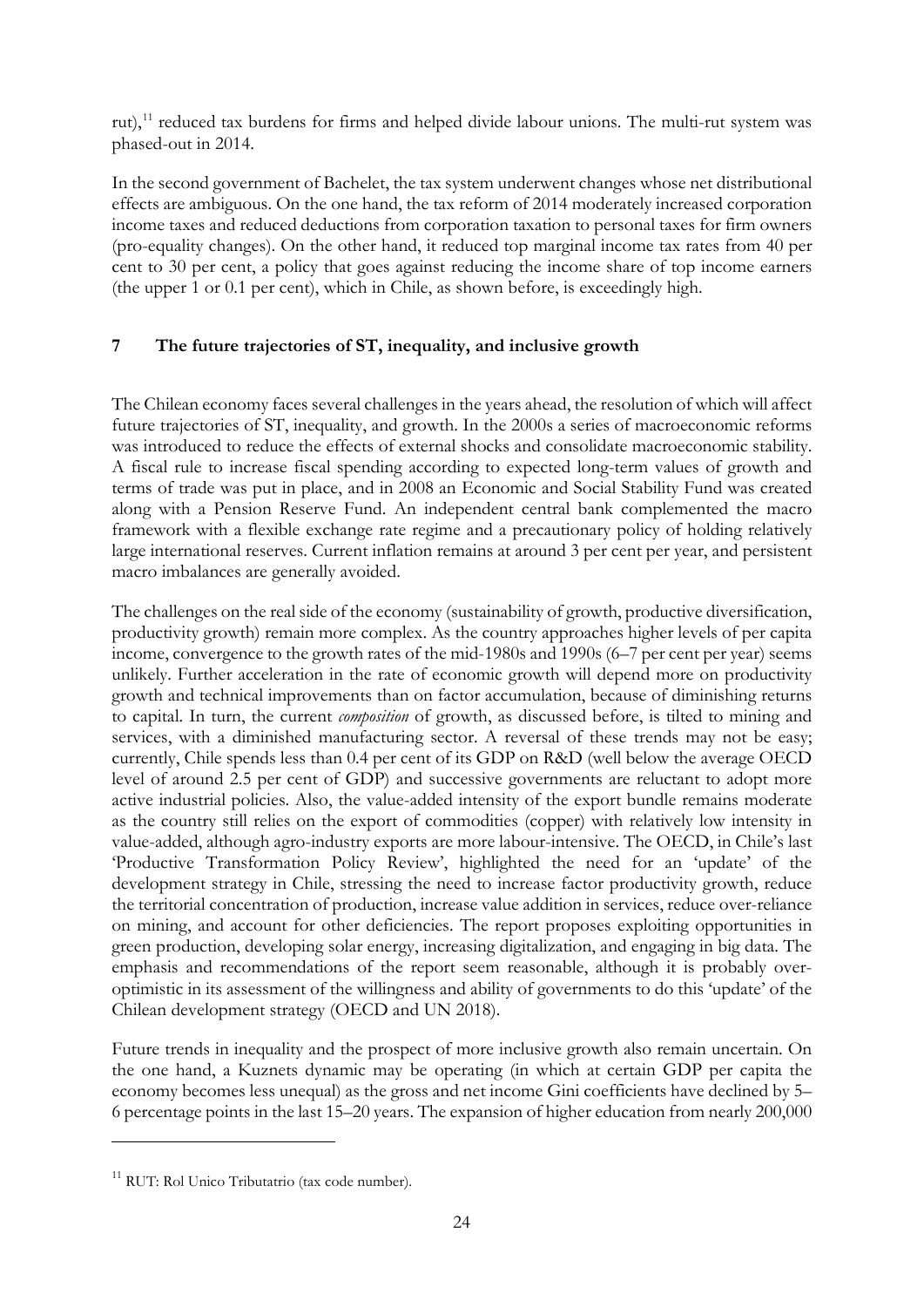students to close one million over this period has reduced the education premium and lessened labour income inequality. In the future, the earnings capacities of low-income workers will depend on their access to quality public education at primary, secondary, and tertiary levels—a goal hampered by the current deterioration of public education at primary and secondary levels. Capital incomes, in turn, depend on interest earned on financial assets, dividend flows from physical assets, and profits from current production. Chile exhibits high levels of wealth inequality, as documented before, which may be difficult to reduce through taxes on the very rich or other means because of political resistance to redistributive policies by powerful economic elites.

#### **8 Conclusions**

The Chilean development strategy of the last three to four decades has given priority to aggregate economic growth, orthodox macroeconomic management, and high profitability for foreign direct investment and big domestic business. There has been a pay-off in GDP growth, higher GDP per capita, and higher living standards, but growth has started to slow down since the 2000s. At the sector level, the economy has specialized in mining, finance, and services, with a diminished share of the manufacturing sector in output that reached a historical low of 10 per cent of GDP in 2017. There are also pressures on the environment after decades of resource-intensive growth. Since October 2019 the country has faced a serious period of social unrest with its roots in dissatisfaction with the economic model and its features of low wages, expensive social services, and overall inequality.

The empirical analysis of this paper shows a decline in the value-added shares of manufacturing and agriculture, and a rise in services, particularly finance, trade, and hotels and restaurants, with ups and downs in mining shares in the transition from the ISI strategy to the outward-oriented neoliberal model. These trends are more strongly accentuated for employment shares, with the decline in relative employment generation in agriculture and manufacturing going directly to the services sector, which accounts now for two-thirds of total employment in the economy. Trade liberalization led to severe reductions in the value-added shares of textiles, metal-mechanic, and shoe factories within manufacturing.

Social indicators for the last three decades or so display a mixed story: while total income-based poverty declined from 45 per cent in the late 1980s to less than 10 per cent in 2017, multidimensional poverty measured as gaps in access to education, health, the labour market, and housing was nearly 20 per cent in 2017, although with a declining trend. Inequality of income has dropped in the last 20 years, but it remains at high levels by international standards of countries with a similar level of per capita income. In turn, the Gini coefficients for total net wealth (around 70 per cent) and financial wealth (close to 90 per cent) are substantially higher than the net income Gini (nearly 50 per cent), adding a new and relevant dimension (i.e. wealth inequality) to the issue of economic inequality. Income and wealth concentration at the top (richest 1 and 0.1 per cent) are very high in Chile.

A more balanced development strategy for Chile would require significant changes in its production structure, away from the intensive use of natural resources and towards knowledgeintensive sectors, a revival of manufacturing, and clean production lines helped by a more environmentally conscious tax system. The reduction of high inequality and de-concentration of wealth would need important reforms in the tax system and the structure of markets, effective anti-trust legislation, and the rebalancing of bargaining capacities between labour and capital that revert the enormous economic surplus currently appropriated by wealthy elites, enabling more inclusive growth.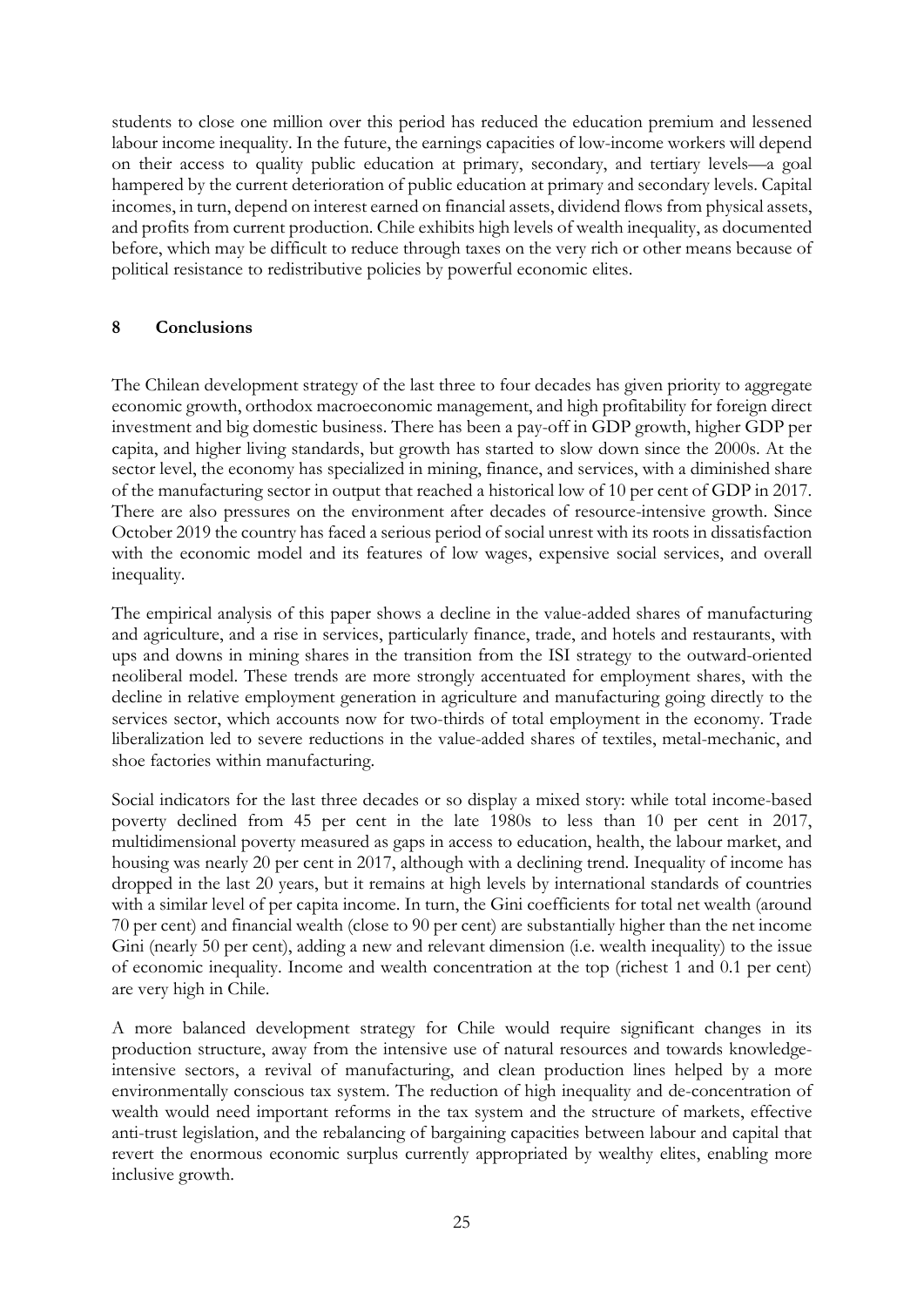#### **References**

- Alkire, S., and J. Foster (2011). 'Counting and Multidimensional Poverty Measurement'. *Journal of Public Economics*, 95: 476–87.
- Alvarez, R., and J.R. Fuentes (2006). 'Trade Reforms and Manufacturing Industry in Chile'. In P.A. Aroca and G.J.D. Hewings (eds), *Structure and Structural Change in the Chilean Economy*. London: Palgrave Macmillan.
- Arellano, J.-P. (1985). 'Social Policies in Chile: An Historical Review'. *Journal of Latin American Studies*, 17: 397–418.
- Atkinson, A.B., T. Piketty, and E. Saez (2011). 'Top Incomes in the Long Run of History'. *Journal of Economic Literature*, 49(1): 3–71.
- Bourguignon, F. (2018). 'Measuring the Inequality of Opportunities'. In J. Stiglitz, J. Fitoussi, and M. Durand (eds), *For Good Measure: Advancing Research on Well-Being Metrics Beyond GDP*. Paris: OECD Publishing.
- CASEN (2015) *Ampliando al Mirada sobre la pobreza y la desigualdad*. Santiago: Observatorio Social, Gobierno de Chile.
- CASEN (2017). *Síntesis de Resultados. Ministerio de Desarrollo*. Santiago: Gobierno de Chile.
- Contreras, D. (2003). 'Poverty and Inequality in a Rapid Growth Economy: Chile 1990–96'. *The Journal of Development Studies*, 39: 181–200.
- Contreras, D., and R. Ffrench-Davis (2012). 'Policy Regimes, Inequality, Poverty and Growth: The Chilean Experience, 1973–2010'. WIDER Working Paper 2012/004. Helsinki: UNU-WIDER.
- Corak, M. (2013). 'Income Inequality, Equality of Opportunity, and Intergenerational Mobility'. *Journal of Economic Perspectives*, 27: 79–102.
- Cowan, K.N., A. Micco, A. Mizala, C.P. Pagés, and P. Romaguera (2004). *Un diagnóstico del desempleo en Chile*. Washington, DC: Inter-American Development Bank.
- Eichengreen, B., and P. Gupta (2013). 'The Two Waves of Service-Sector Growth'. *Oxford Economics Papers*, 65: 96–123.
- ENCLA (2014). *Informe de Resultados Octava Encuesta Laboral. Dirección del Trabajo*. Santiago: Ministerio del Trabajo y Previsión Social, Gobierno de Chile.
- Ffrench-Davis, R. (2018). *Reformas económicas en Chile 1973–2017*. Santiago: Penguin Random House Grupo Editorial Chile.
- Gaentzsch, A., and G. Zapata Román (2018). 'More Educated, Less Mobile? Diverging Trends in Income and Education Mobility in Chile and Peru'. *Journal of Income Distribution*, 27: 66–105.
- Gammage, S., T. Alburquerque, and G. Durán (2014). *Inclusive Labour Markets, Labour Relations and Working Conditions Branch*. Geneva: International Labour Office.
- Herrendorf, B., R. Rogerson, and Á. Valentinyi (2014). 'Growth and Structural Transformation'. In P. Aghion and S.N. Durlauf (eds), *Handbook of Economic Growth*. New York: Elsevier.
- ILO (2019). *Decent Work*. Geneva: International Labour Organization.
- Jadresic, E. (1986). *Evolución del empleo y desempleo en Chile, 1970–85*. Santiago: Colección estudios CIEPLAN.
- Jorratt, M. (2009). *La tributación directa en Chile: equidad y desafíos*. Santiago: CEPAL.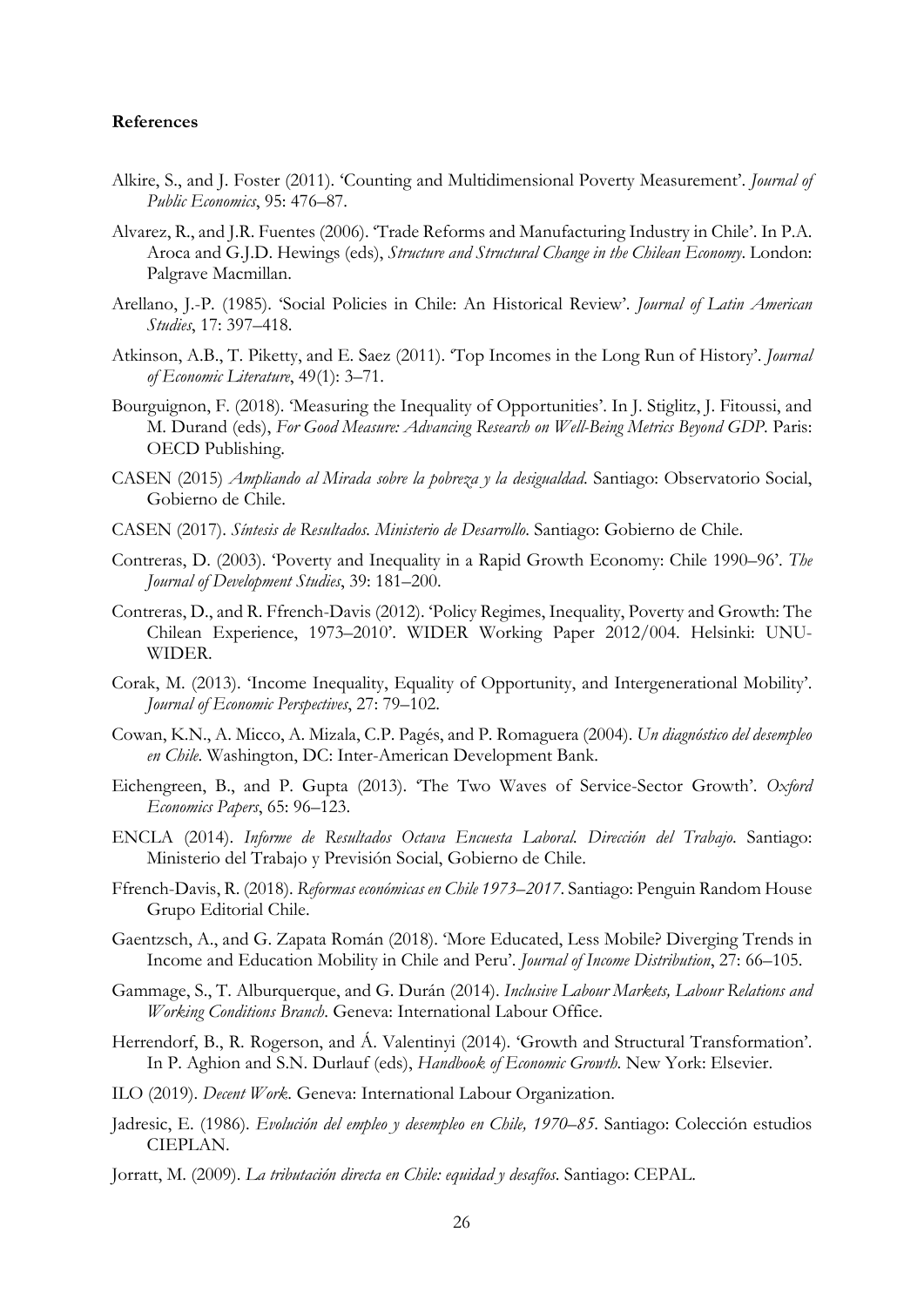- Kremerman, M., G. Durán, and A. Páez (2017). 'Productividad, calidad del empleo y los institutos laborales'. In *Chile: Desafíos de La Productividad y El Mundo Laboral*. Santiago: Organización Internacional del Trabajo.
- López, R., E. Figueroa, and P. Gutiérrez (2013). 'La "Parte del León": Nuevas estimaciones de la participación de los super ricos en el ingreso de Chile'. Working Paper 32. Santiago: Departamento de Economia, Universidad de Chile.
- Lüders, R., J. Díaz, and G. Wagner (2016). *La República en cifras: Historical statistics*. Santiago: Ediciones UC.
- McMillan, M.S., and D. Rodrik (2011). 'Globalization, Structural Change and Productivity Growth'. Working Paper 17143. Cambridge, MA: National Bureau of Economic Research.
- MIDEPLAN (1998). *Evolución de la Pobreza e Indigencia en Chile 1987–1996*. Santiago: Gobierno de Chile.
- Montero, R., and P. Garcés (2009). '¿Existe discriminación salarial contra la población indígena en Chile?' *El Trimestre Económico*, 76: 645–69.
- OECD (2016). *Chile: Policy Priorities for Stronger and More Equitable Growth*. Paris: OECD Publishing.
- OECD (2018a). 'Income Distribution and Poverty: Overview'. Available at: www.oecd.org/social/inequality.htm#income (accessed 25 July 2018).
- OECD (2018b). 'Chile'. In *Education at a Glance 2018: OECD Indicators*. Paris: OECD Publishing.
- OECD (2019). 'Education GPS'. Available at: http://gpseducation.oecd.org (accessed 4 January 2019).
- OECD and UN (2018). *Production Transformation Policy Review of Chile: Reaping the Benefits of New Frontiers, OECD Development Pathways*. Paris: OECD Publishing.
- PNUD (2017). *Desiguales. Orígenes, cambios y desafíos de la brecha social en Chile*. Santiago: Programa de las Naciones Unidas Para el Desarrollo.
- Rodrik, D. (2016). 'Premature deindustrialization'. *Journal of Economic Growth*, 21: 1–33.
- Sen, K. (2014). 'Inclusive Growth: When May We Expect It? When May We Not?'. *Asian Development Review*, 31: 136–62.
- Simoes, A.J.G., and C.A. Hidalgo (2011). 'The Economic Complexity Observatory: An Analytical Tool for Understanding the Dynamics of Economic Development'. In *Workshops at the Twenty-Fifth AAAI Conference on Artificial Intelligence*, 7–11 August 2011, San Francisco, CA.
- Solimano, A. (2012a). *Chile and the Neoliberal Trap: The Post-Pinochet Era*. Cambridge: Cambridge University Press.
- Solimano, A. (2012b). *Capitalismo a la chilena: Y la prosperidad de las elites.* Santiago: Editorial Catalonia.
- Solimano, A. (2016). *Global Capitalism in Disarray: Inequality, Debt, and Austerity*. Oxford: Oxford University Press.
- Solimano, A. (2017). *Pensiones a la chilena*. Santiago: Editorial Catalonia.
- Solimano, A. (2018). 'Estrategia de Desarrollo Economico en Chile: Crecimiento, Pobreza Estructural y Desigualdad de iIngresos y Riqueza'. In *Chile Del Siglo XXI: Propuestas Desde La Economia*. Berlin: Heinrich Böll Stiftung and Estudios Nueva Economia.
- Solimano, A. (2020). *A History of Big Recessions in the Long Twentieth Century*. Cambridge: Cambridge University Press.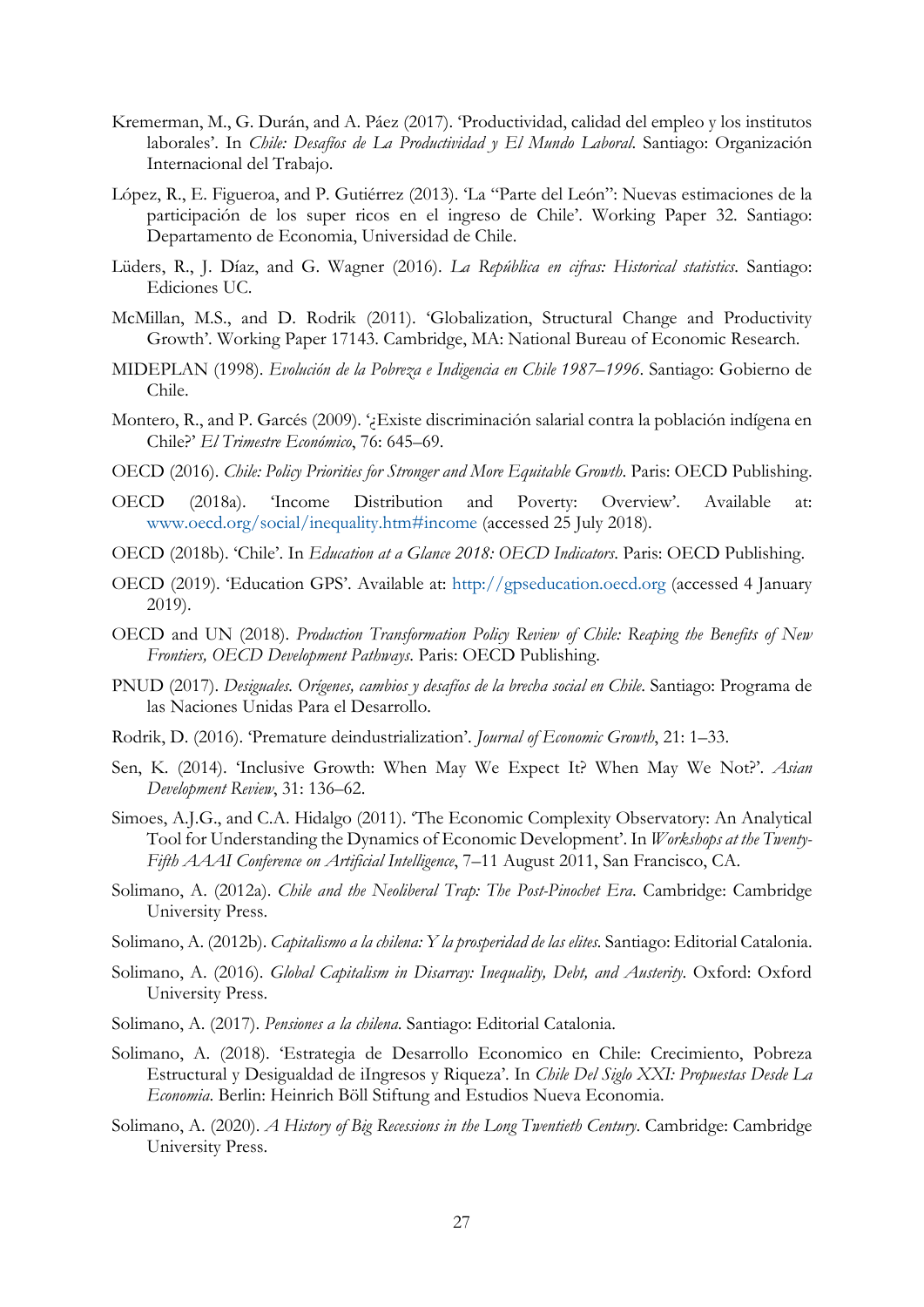- Solimano, A., and D. Calderón Guajardo (2015). 'Economic Inequality and Macroeconomic Cycles: Evidence for Latin America'. Santiago: UN-ECLAC.
- Solimano, A., and D. Calderón Guajardo (2017). 'The Copper Sector, Fiscal Rules and Stabilization Funds in Chile@ Scope and Limits'. UNU-WIDER Working paper 2017/53. Helsinki: UNU-WIDER.
- Solimano, A., and M. Schaper (2014). 'The Paradoxes of Chilean Economic Development: Growth, Inequality, Deindustrialisation and Sustainability Risks'. In *Emerging Economies and Challenges to Sustainability*. London: Routledge.
- Solow, R.M. (1956). 'A Contribution to the Theory of Economic Growth'. *Quarterly Journal of Economics*, 70: 65–94.
- SONAMI (2019). *Estadisticas de precios*. Santiago: Sociedad Nacional de Mineria.
- Sumner, A. (2017). 'The Developer's Dilemma: The Inequality Dynamics of Structural Transformations and Inclusive Growth'. Paper presented at the *Global Poverty and Inequality Dynamics Research Network Workshop*, Bangkok, 10 September 2019. London: Global Poverty and Inequality Dynamics Research Network.
- Sunkel, O., and C. Cariola (1982). *Un Siglo de Historia Economica de Chile, 1830–1930: Dos Ensayos y una Bibliografia*. Madrid: Ediciones de Cultura Hispanica.
- Timmer, M.P., G.J. de Vries, and K. de Vries (2015). 'Patterns of Structural Change in Developing Countries'. In J. Weiss and M. Tribe (eds), *Routledge Handbook of Industry and Development*. London: Routledge
- Torche, F. (2014). 'Intergenerational Mobility and Inequality: The Latin American Case'. *Annual Review of Sociology*, 40: 619–42.
- UNU-WIDER (forthcoming). Standardised World Income Inequality Database. [Database]
- World Bank (2019a). 'World Development Indicators'. Available at: <https://databank.worldbank.org/reports.aspx?source=world-development-indicators> (accessed on 20 September 2019).
- World Bank (2019b). 'Poverty Headcount Ratio at National Poverty Lines (% of Population): Chile'. Available at: https://data.worldbank.org/indicator/SI.POV.NAHC?locations=CL (accessed 8 July 2018).
- World Bank (2019c). 'PovcalNet: The On-Line Tool for Poverty Measurement Developed by the Development Research Group of the World Bank'. Available at: <http://iresearch.worldbank.org/PovcalNet/povOnDemand.aspx> (accessed on 20 September 2019).